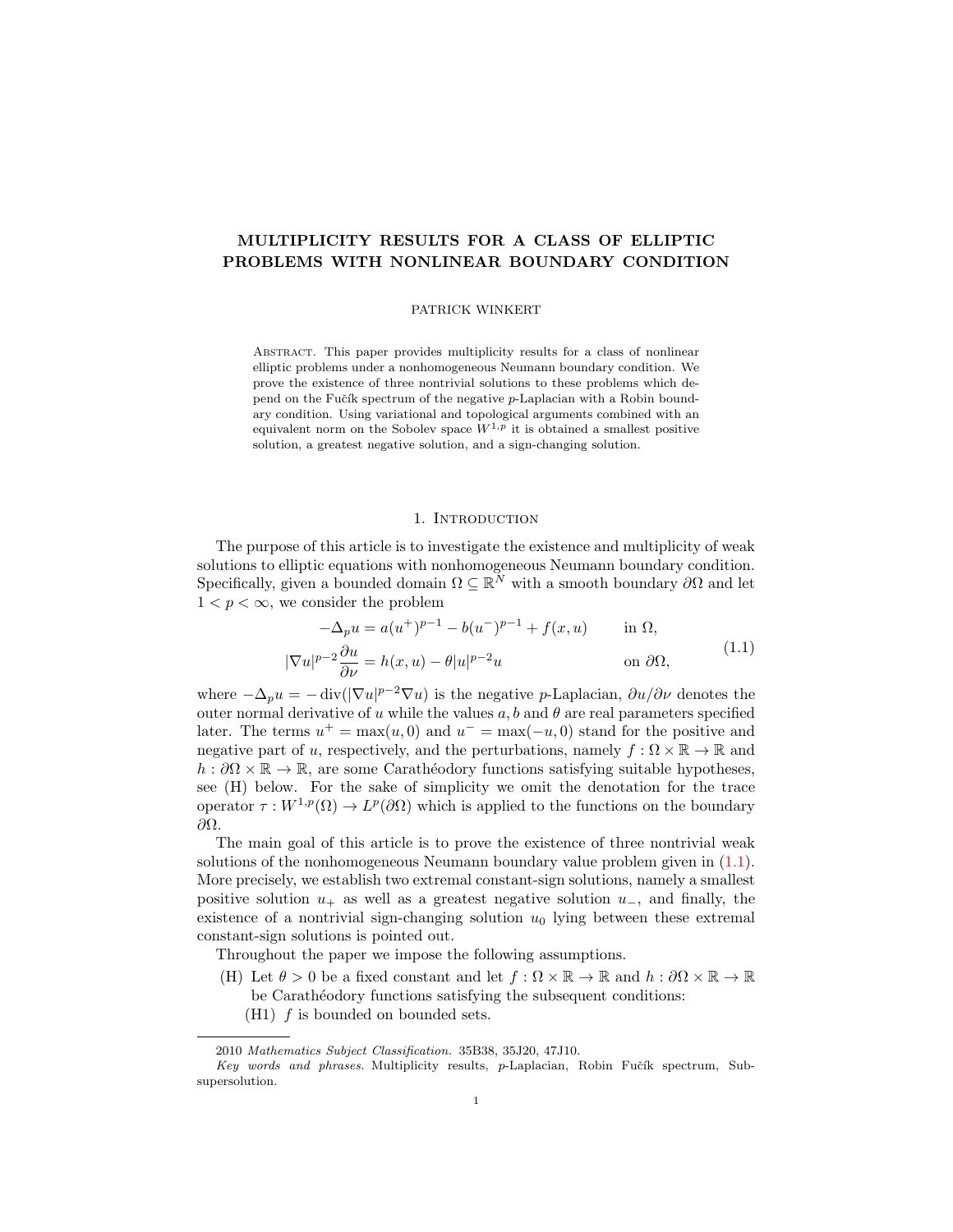(H2) lim |s|→∞  $f(x, s)$  $\frac{\partial f(x, \theta)}{\partial |s|^{p-2}s} = -\infty$ , uniformly with respect to a.a.  $x \in \Omega$ . (H3)

$$
\lim_{s \to 0} \frac{f(x, s)}{|s|^{p-2}s} = 0, \quad \text{uniformly with respect to a.a. } x \in \Omega.
$$

- (H4) h is bounded on bounded sets.
- (H5) There exists a number  $s_{\theta} > 0$  such that

$$
\frac{h(x,s)}{|s|^{p-2}s} < \theta, \quad \text{ for a.a. } x \in \partial\Omega \text{ and for all } |s| > s_{\theta}.
$$

(H6)

$$
\lim_{s \to 0} \frac{h(x, s)}{|s|^{p-2}s} = 0, \quad \text{uniformly with respect to a.a. } x \in \partial \Omega.
$$

(H7) h satisfies the condition

$$
|h(x_1, s_1) - h(x_2, s_2)| \le L\Big[|x_1 - x_2|^{\alpha} + |s_1 - s_2|^{\alpha}\Big],
$$

for all pairs  $(x_1, s_1), (x_2, s_2)$  in  $\partial\Omega \times [-K, K]$ , where K is a positive constant and  $\alpha \in (0, 1]$ .

By means of the hypotheses (H3) and (H6) we see at once that  $f(x, 0) = h(x, 0) =$ 0 reasoning that  $u \equiv 0$  is a trivial solution of  $(1.1)$ . The condition  $(H7)$  is a Hölder continuity assumption which is needed to make use of the  $C^{1,\alpha}$ -regularity of Lieberman (see [\[20\]](#page-17-0)).

In a recent work of the author  $[32]$  there are shown multiplicity results to equations of the form

<span id="page-1-0"></span>
$$
-\Delta_p u = f(x, u) - |u|^{p-2}u \qquad \text{in } \Omega,
$$
  

$$
|\nabla u|^{p-2} \frac{\partial u}{\partial \nu} = a(u^+)^{p-1} - b(u^-)^{p-1} + g(x, u) \qquad \text{on } \partial\Omega,
$$
 (1.2)

where the solutions of  $(1.2)$  depend on the so-called Steklov Fučík spectrum of the negative p-Laplacian which was intensively treated by Martínez and Rossi in  $[22]$ . The novelty of this paper is on the one hand that the solutions of  $(1.1)$  depend on the Robin Fučík spectrum of  $-\Delta_p$  (see Section [2](#page-2-0) for a detailed introduction) and on the other hand we could drop a hypothesis on the function  $f : \Omega \times \mathbb{R} \to \mathbb{R}$ , which was required in [\[32\]](#page-18-0), namely

(A1) There exists a number 
$$
\delta_f > 0
$$
 such that  $\frac{f(x,s)}{|s|^{p-2}s} \geq 0$  for all  $0 < |s| \leq \delta_f$  and for a.a.  $x \in \Omega$ .

Assumption  $(A1)$  means that the function f must change sign near zero. Now, we do not need this condition on  $f$ . Further, regarding the behaviour at infinity, the boundary function in [\[32\]](#page-18-0) has to satisfy the condition

(A2) 
$$
\lim_{|s| \to \infty} \frac{g(x,s)}{|s|^{p-2}s} = -\infty
$$
 uniformly with respect to a.a.  $x \in \partial\Omega$ .

We point out that we can replace  $(A2)$  by the weaker condition  $(H5)$ .

Another novelty is the usage of an equivalent norm on the space  $W^{1,p}(\Omega)$  obtained by Deng (see [\[12\]](#page-17-2)) which contains the norm  $\|\cdot\|_{L^p(\partial\Omega)}$  instead of  $\|\cdot\|_{L^p(\Omega)}$ . This ensures, in particular, that suitable energy functionals concerning problem [\(1.1\)](#page-0-0)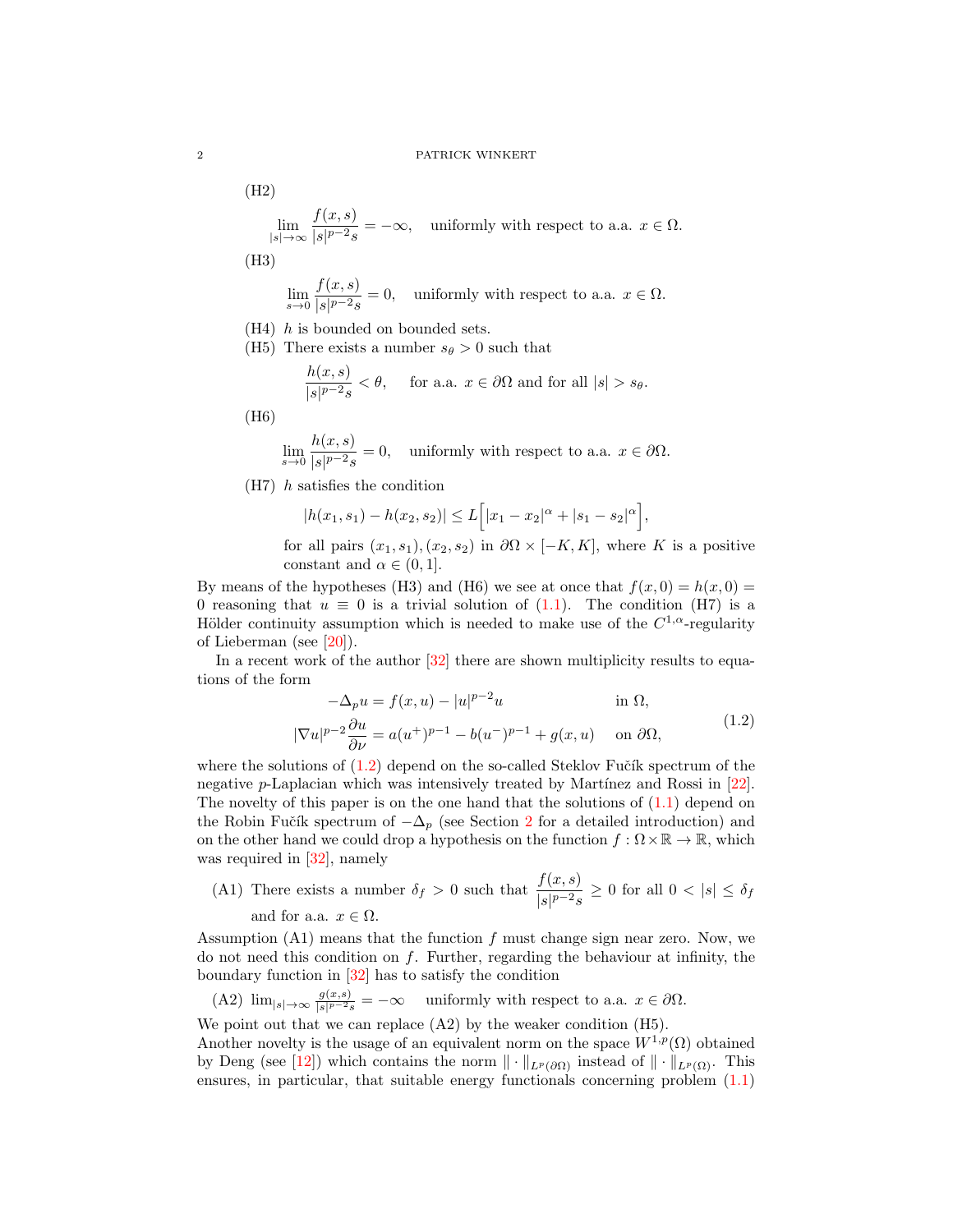(involving appropriate truncation functions to make sure the finiteness of the integrals) satisfy the coercivity and the Palais-Smale condition which is required in our approach. It should be mentioned that we do not need differentiability, polynomial growth, or some integral conditions on the mappings  $f$  and  $h$ . In order to prove our main results we make use of variational and topological tools, e.g. critical point theory, the mountain-pass theorem, the second deformation lemma and the so-called Robin Fučík spectrum of the negative  $p$ -Laplacian.

Elliptic equations with a nonhomogeneous Neumann boundary condition regarding existence and multiplicity of solutions were studied by a number of authors in the last years. Without guarantee of completeness we refer to the papers in [\[1\]](#page-16-0), [\[13\]](#page-17-3), [\[14\]](#page-17-4), [\[15\]](#page-17-5), [\[19\]](#page-17-6), [\[21\]](#page-17-7), [\[23\]](#page-17-8), [\[29\]](#page-17-9), [\[35\]](#page-18-1), and the references therein. With reference to homogeneous Neumann problems, multiple solution results can be found for example in [\[2\]](#page-16-1), [\[4\]](#page-17-10), [\[5\]](#page-17-11) and [\[6\]](#page-17-12). In the Dirichlet case there also exists a number of publications according to the subject of multiplicity results, see e.g. in [\[9\]](#page-17-13), [\[10\]](#page-17-14), [\[11\]](#page-17-15), and [\[17\]](#page-17-16).

The paper is organized as follows. In Section [2](#page-2-0) we give the basic notations including the definition of a sub- and supersolution of  $(1.1)$ , we point out some recent results with regard to the Robin Fučík spectrum of the negative p-Laplacian and we consider a second auxiliary problem which is needed in our treatment. The third section is devoted to the proofs of the existence of specific sub- and supersolutions of [\(1.1\)](#page-0-0) which leads to the existence of two ordered pairs of sub- and supersolution, one with positive sign and the other one with negative sign. Then, we can derive the existence of two constant-sign solutions thanks to the method of sub- and supersolution dealt in [\[7\]](#page-17-17). The existence of extremal constant-sign solutions, more exact a smallest positive solution and a greatest negative solution of  $(1.1)$ , is shown in Section [4](#page-8-0) using functional analytical arguments in association with the properties of the Robin Fučík spectrum of  $-\Delta_p$ . In the last section we prove the existence of a sign-changing solution applying the fact that every nontrivial solution between the obtained extremal constant-sign solution must be a sign-changing solution provided it is unequal to these extremal solutions. Variational and topological tools like the mountain-pass theorem, critical point theory and the second deformation lemma are found a use in this last section.

# <span id="page-2-1"></span>2. Preliminaries

<span id="page-2-0"></span>By  $L^p(\Omega)$ ,  $L^p(\partial\Omega)$  and  $W^{1,p}(\Omega)$  we denote the usual Lebesgue and Sobolev spaces with their norms  $\|\cdot\|_{L^p(\Omega)}, \|\cdot\|_{L^p(\partial\Omega)}$  and  $\|\cdot\|_{W^{1,p}(\Omega)}$ , respectively. Given  $\zeta > 0$  we introduce an equivalent norm on  $W^{1,p}(\Omega)$  given by

$$
||u||_{\zeta} = ||\nabla u||_{L^{p}(\Omega)} + \zeta ||u||_{L^{p}(\partial\Omega)}
$$
\n(2.1)

(see e.g. Deng [\[12\]](#page-17-2)). We say that  $u \in W^{1,p}(\Omega)$  is a weak solution of problem  $(1.1)$ if

$$
\int_{\Omega} |\nabla u|^{p-2} \nabla u \cdot \nabla v dx
$$
\n
$$
= \int_{\Omega} (a(u^+)^{p-1} - b(u^-)^{p-1} + f(x, u))v dx + \int_{\partial \Omega} (h(x, u) - \theta |u|^{p-2}u)v d\mu,
$$

holds for all test functions  $v \in W^{1,p}(\Omega)$  while  $d\mu$  denotes the usual  $(N-1)$ dimensional surface measure. Further, the definition of weak sub- and supersolutions is required in our treatments. A function  $u \in W^{1,p}(\Omega)$  is said to be a weak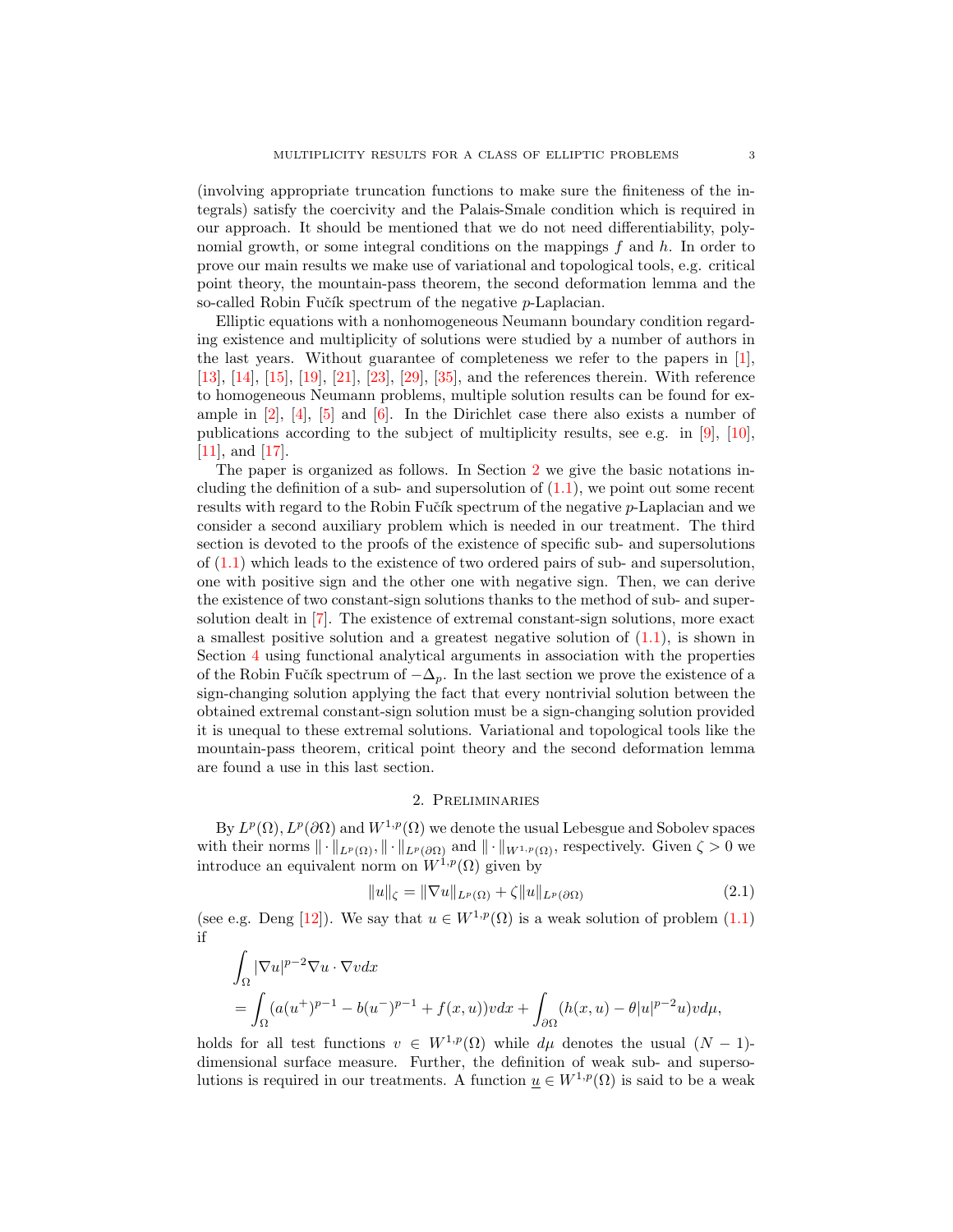subsolution of problem  $(1.1)$  if the inequality

$$
\int_{\Omega} |\nabla \underline{u}|^{p-2} \nabla \underline{u} \cdot \nabla v dx
$$
\n
$$
\leq \int_{\Omega} (a(\underline{u}^+)^{p-1} - b(\underline{u}^-)^{p-1} + f(x, \underline{u})) v dx + \int_{\partial \Omega} (h(x, \underline{u}) - \theta |\underline{u}|^{p-2} \underline{u}) v d\mu,
$$

is satisfied for all nonnegative test functions  $v \in W^{1,p}(\Omega)$ . Analogously, replacing '<u>u</u>' by ' $\overline{u}$ ' and ' $\leq$ ' by ' $\geq$ ', we obtain the definition of a weak supersolution of problem [\(1.1\)](#page-0-0). It is obvious that every weak solution is both a weak subsolution and a weak supersolution. As a consequence of the assumptions in (H) we get a helpful result stated above.

<span id="page-3-0"></span>**Corollary 2.1.** Under the hypothesis (H) for each  $\xi > 0$  there exist constants  $\chi_1, \chi_2 > 0$  such that, for all  $0 \leq |s| \leq \xi$ ,

$$
|f(x,s)|\leq \chi_1|s|^{p-1}, \text{ for a.a. } x\in \Omega, \quad |h(x,s)|\leq \chi_2|s|^{p-1}, \text{ for a.a. } x\in \partial \Omega.
$$

To be more precise, the growth conditions in Corollary [2.1](#page-3-0) come from the assumptions (H1), (H3), (H4) and (H6), respectively.

As mentioned in the Introduction, we need the properties of the Fučík spectrum of the negative p-Laplacian  $-\Delta_p$  with Robin boundary condition. This spectrum is defined as the set  $\widehat{\Sigma}_p$  of all pairs  $(a, b) \in \mathbb{R}^2$  such that

<span id="page-3-2"></span><span id="page-3-1"></span>
$$
-\Delta_p u = a(u^+)^{p-1} - b(u^-)^{p-1} \quad \text{in } \Omega,
$$
  

$$
|\nabla u|^{p-2} \frac{\partial u}{\partial \nu} = -\beta |u|^{p-2} u \quad \text{on } \partial \Omega,
$$
 (2.2)

is solved nontrivially meaning that  $u \in W^{1,p}(\Omega)$ ,  $u \not\equiv 0$ , and verifies the equality

$$
\int_{\Omega} |\nabla u|^{p-2} \nabla u \cdot \nabla v dx + \beta \int_{\partial \Omega} |u|^{p-2} uv d\mu = \int_{\Omega} (a(u^+)^{p-1} - b(u^-)^{p-1}) v dx, \tag{2.3}
$$

for all  $v \in W^{1,p}(\Omega)$ . In [\(2.2\)](#page-3-1), respectively [\(2.3\)](#page-3-2), the parameter  $\beta$  is supposed to be a fixed, nonnegative constant. If  $\beta = 0$ , [\(2.2\)](#page-3-1) reduces to the Fučík spectrum  $\Theta_p$  of the negative Neumann p-Laplacian (see [\[3\]](#page-17-18)). The special case  $a = b = \lambda$  leads to

<span id="page-3-3"></span>
$$
-\Delta_p u = \lambda |u|^{p-2}u \quad \text{in } \Omega, \qquad |\nabla u|^{p-2} \frac{\partial u}{\partial \nu} = -\beta |u|^{p-2}u \quad \text{on } \partial \Omega,\tag{2.4}
$$

which is known as the Robin eigenvalue problem of the negative *p*-Laplacian. Problem  $(2.4)$  was studied in the important publication of Lê [\[18\]](#page-17-19) devoted to the eigenvalue problems for the negative p-Laplacian. In the Robin case he proved that the first eigenvalue  $\lambda_1$  of [\(2.4\)](#page-3-3) corresponding to the fixed value  $\beta$  is simple, isolated and it can be variationally characterized through

<span id="page-3-4"></span>
$$
\lambda_1 = \inf_{u \in W^{1,p}(\Omega)} \left\{ \int_{\Omega} |\nabla u|^p dx + \beta \int_{\partial \Omega} |u|^p d\mu : \int_{\Omega} |u|^p dx = 1 \right\}.
$$
 (2.5)

Moreover, the set of eigenvalues to  $(2.4)$  is closed (see [\[18,](#page-17-19) Theorem 5.9]). It is also known that the first eigenfunction  $\varphi_1$  associated to  $\lambda_1$  has constant sign in  $\Omega$  and every eigenfunction corresponding to an eigenvalue greater than  $\lambda_1$  has to change sign. As  $\varphi_1 > 0$  in  $\overline{\Omega}$  and  $\varphi_1$  belongs to  $C^{1,\alpha}(\overline{\Omega})$  for some  $0 < \alpha < 1$  it follows that  $\varphi_1 \in \text{int}(C^1(\overline{\Omega})_+)$  where  $\text{int}(C^1(\overline{\Omega})_+)$  denotes the interior of the positive cone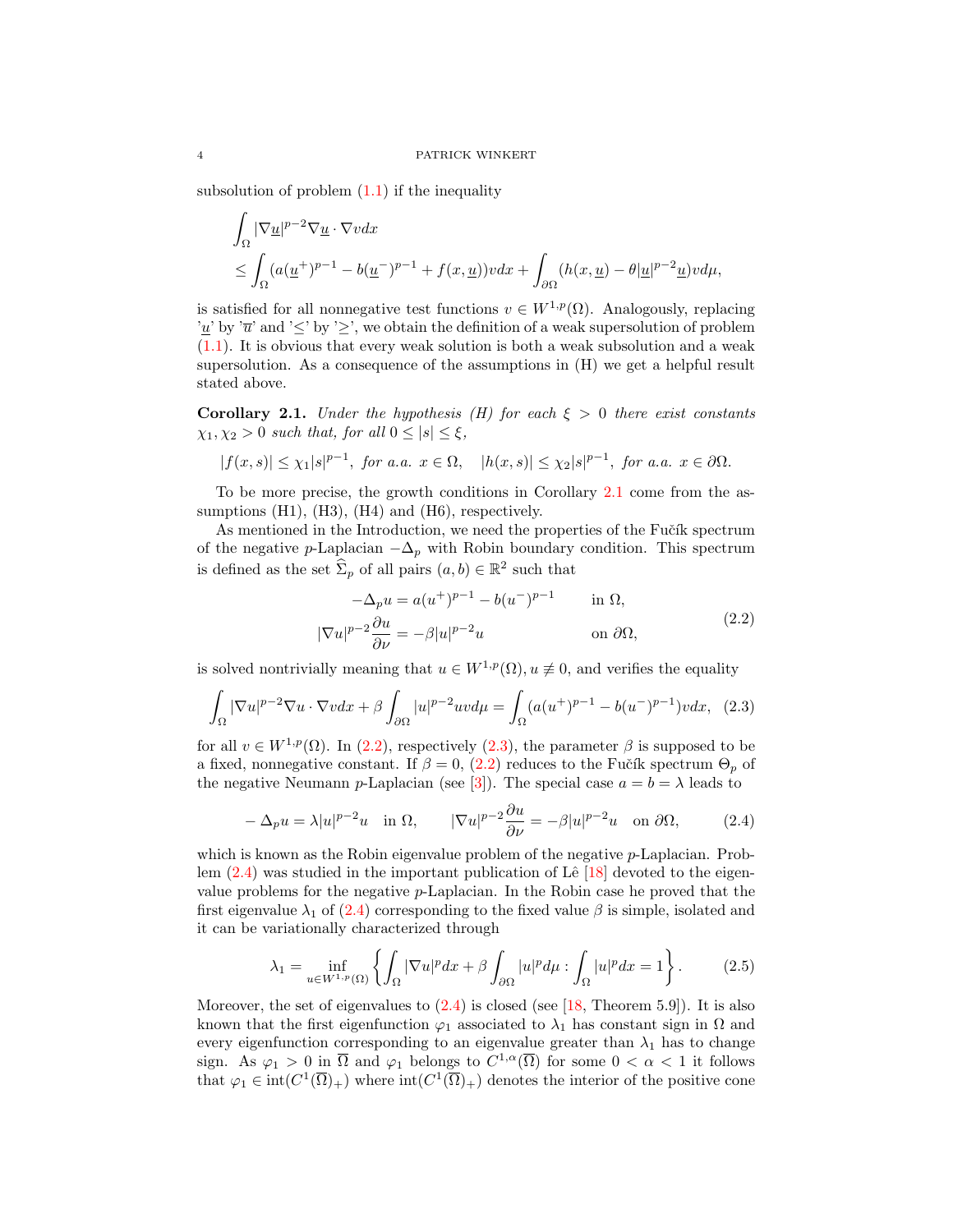$C^1(\overline{\Omega})_+ = \{u \in C^1(\overline{\Omega}) : u(x) \geq 0, \forall x \in \Omega\}$  in the Banach space  $C^1(\overline{\Omega})$ , which is nonempty and given by

$$
\operatorname{int}(C^1(\overline{\Omega})_+) = \left\{ u \in C^1(\overline{\Omega}) : u(x) > 0, \forall x \in \overline{\Omega} \right\}.
$$

<span id="page-4-1"></span>**Remark 2.2.** If  $\lambda_1^{(\beta)}$  is the first eigenvalue of the Robin eigenvalue problem [\(2.4\)](#page-3-3) corresponding to the fixed value  $\beta > 0$  and if  $\theta$  is a real parameter satisfying  $0 < \theta <$ β, then we see from [\(2.5\)](#page-3-4) that  $\lambda_1^{(\beta)} \geq \lambda_1^{(\theta)}$  where  $\lambda_1^{(\theta)}$  is the first eigenvalue of [\(2.4\)](#page-3-3) concerning the value  $\theta$ . This note is required in the end of the proof of Theorem [4.1](#page-8-1) demonstrating the existence of extremal constant-sign solutions of  $(1.1)$ .

Let us turn back to the Robin Fučík spectrum which was recently studied in [\[24\]](#page-17-20) through a variational approach using a mountain-pass procedure. More precisely, it was shown that  $\hat{\Sigma}_p$  contains a first nontrivial curve C which can be expressed as

$$
\mathcal{C} = \{ (s + c(s), c(s)), (c(s), s + c(s)) : s \ge 0 \},\tag{2.6}
$$

where  $c(s)$  is given by

<span id="page-4-3"></span><span id="page-4-0"></span>
$$
c(s) = \inf_{\gamma \in \Gamma} \max_{u \in \gamma[-1, +1]} \tilde{J}_s(u),
$$

with

$$
\Gamma = \{ \gamma \in C([-1, 1], S) : \gamma(-1) = -\varphi_1 \text{ and } \gamma(1) = \varphi_1 \}. \tag{2.7}
$$

Here,  $\tilde{J}_s$  is equal to the restriction of the C<sup>1</sup>-functional  $J_s: W^{1,p}(\Omega) \to \mathbb{R}$  defined by

$$
J_s(u) = \int_{\Omega} |\nabla u|^p dx + \beta \int_{\partial \Omega} |u|^p d\mu - s \int_{\Omega} (u^+)^p dx
$$

to the  $C^1$ -submanifold

$$
S = \left\{ u \in W^{1,p}(\Omega) : \int_{\Omega} |u|^p dx = 1 \right\}
$$
 (2.8)

of  $W^{1,p}(\Omega)$ . This first nontrivial curve stated in  $(2.6)$  is Lipschitz continuous, decreasing and its asymptotic behavior can be described by

<span id="page-4-2"></span>
$$
\lim_{s \to +\infty} c(s) = \begin{cases} \lambda_1 & \text{if } p \le N \\ \overline{\lambda} & \text{if } p > N \end{cases}
$$

where

$$
\overline{\lambda} = \inf_{u \in L} \max_{r \in \mathbb{R}} \frac{\int_{\Omega} |\nabla(r\varphi_1 + u)|^p dx + \beta \int_{\partial \Omega} |r\varphi_1 + u|^p d\mu}{\int_{\Omega} |r\varphi_1 + u|^p dx},
$$

with

$$
L = \{ u \in W^{1,p}(\Omega) : u \text{ vanishes somewhere in } \overline{\Omega}, u \neq 0 \}
$$

(see [\[24,](#page-17-20) Proposition 4.2 and Theorem 4.3]). With the help of this first nontrivial curve, we can formulate our last hypothesis on the given data in [\(1.1\)](#page-0-0).

(H8) Let  $\beta$  be chosen such that  $0 < \theta < \beta$  and let  $(a, b) \in \mathbb{R}^2_+$  be above the first nontrivial curve C of the Fučík spectrum  $\hat{\Sigma}_p$  constructed in [\[24\]](#page-17-20).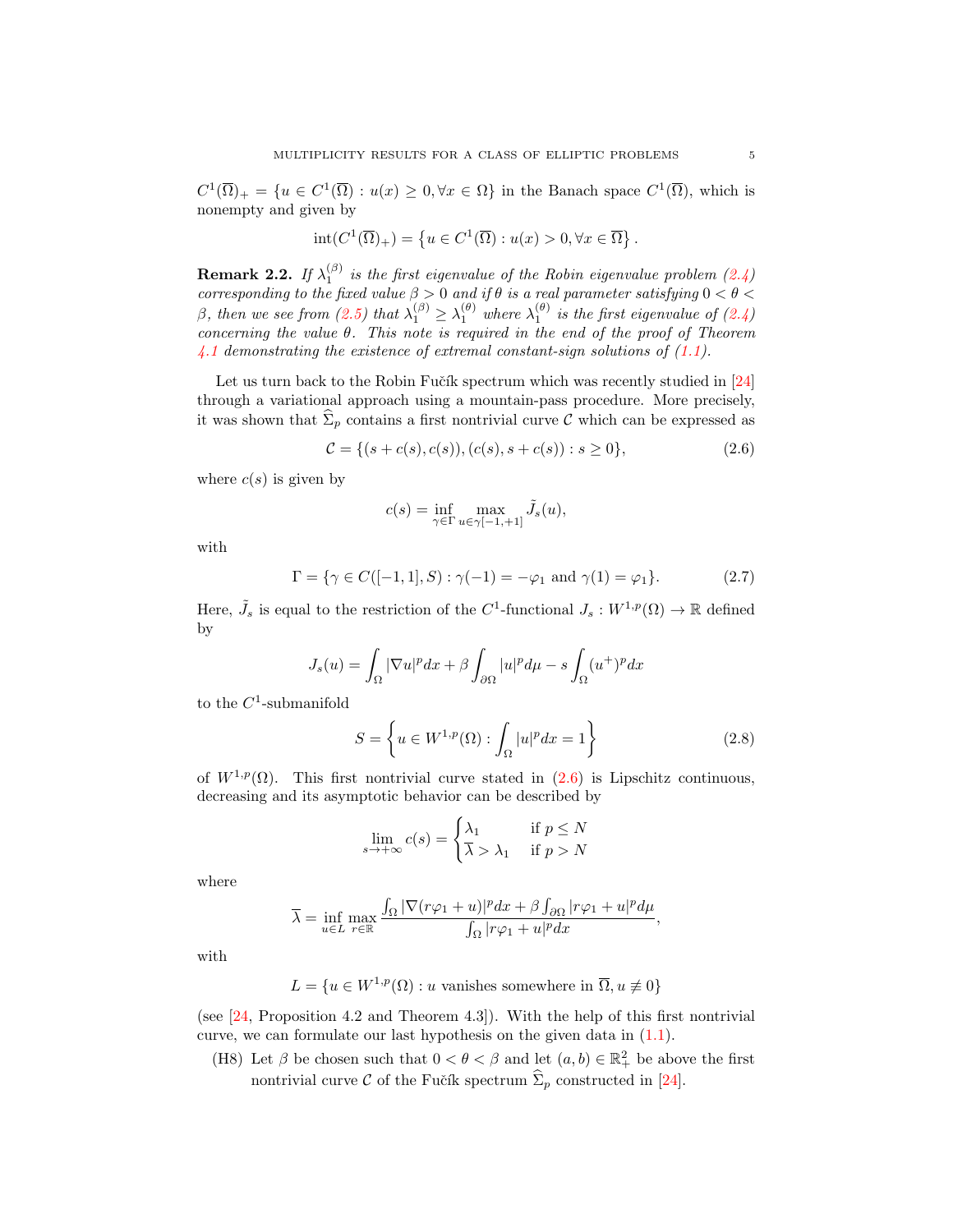In case  $a = b = \lambda$  condition (H8) reduces to the assumption that the value  $\lambda$ is strictly greater than  $\lambda_2$  being the second eigenvalue of the Robin eigenvalue problem of  $-\Delta_p$  because of the fact that the point  $(\lambda_2, \lambda_2)$  belongs to  $\hat{\Sigma}_p$ . In [\[24\]](#page-17-20) a variational characterization of this eigenvalue is obtained by the representation

<span id="page-5-0"></span>
$$
\lambda_2 = \inf_{\gamma \in \Gamma} \max_{u \in \gamma[-1,1]} \left[ \int_{\Omega} |\nabla u|^p dx + \beta \int_{\partial \Omega} |u|^p d\sigma \right].
$$

For a detailed summary about the Fučík spectrum of the negative  $p$ -Laplacian with different boundary conditions we refer to the recent overview article in [\[25\]](#page-17-21).

A second problem which plays an important part in our treatment is the subsequent boundary value problem

$$
-\Delta_p u = -|u|^{p-2}u + 1 \quad \text{in } \Omega, \qquad |\nabla u|^{p-2} \frac{\partial u}{\partial \nu} = 1 \quad \text{on } \partial \Omega, \tag{2.9}
$$

which means that

<span id="page-5-1"></span>
$$
\int_{\Omega} |\nabla u|^{p-2} \nabla u \cdot \nabla v dx = -\int_{\Omega} (|u|^{p-2}u - 1)v dx + \int_{\partial \Omega} v d\mu \tag{2.10}
$$

is fulfilled for every test function  $v \in W^{1,p}(\Omega)$ . From the classical existence theory we infer the existence of a weak solution of problem  $(2.9)$ . Testing  $(2.10)$  with  $v = e_1 - e_2$ , where  $e_1, e_2 \in W^{1,p}(\Omega)$  are two weak solutions of  $(2.10)$ , we get the uniqueness. Denote by  $e \in W^{1,p}(\Omega)$  the unique weak solution of [\(2.9\)](#page-5-0), we see at once that e must be nonnegative (testing with  $v = e^-$ ). Further, we obtain  $e \in L^{\infty}(\Omega)$  (see [\[31,](#page-18-2) Theorem 4.1] or [\[33,](#page-18-3) Corollary 1.2]) and from the regularity results of Lieberman [\[20\]](#page-17-0) it follows  $e \in C^{1,\alpha}(\overline{\Omega})$  with  $\alpha \in (0,1)$ . Taking [\(2.9\)](#page-5-0) into account we have

$$
\Delta_p e = |e|^{p-2} e - 1 \le e^{p-1} \quad \text{a.e. in } \Omega.
$$

Defining  $\beta : [0, \infty) \to \mathbb{R}$  through  $\beta(s) = s^{p-1}$  for  $s > 0$  we may apply Vázquez's strong maximum principle (see [\[27,](#page-17-22) Theorem 5]) to get  $e(x) > 0$  for all  $x \in \Omega$ . Fixing  $x_0 \in \partial\Omega$  such that  $e(x_0) = 0$  and using again Vázquez's strong maximum principle we conclude that  $\partial u/\partial \nu(x_0) < 0$ . From the boundary condition in [\(2.9\)](#page-5-0) we obtain  $|\nabla u|^{p-2}\partial u/\partial \nu(x_0) = 1$  which is a contradiction. Hence,  $e(x) > 0$  in  $\overline{\Omega}$ guaranteeing  $e \in \text{int}(C^1(\overline{\Omega})_+).$ 

### 3. Existence of sub- and supersolutions

In this section we provide the existence of some pairs of weak sub- and supersolutions of our problem  $(1.1)$ . Here and in the rest of the paper we denote by  $\varphi_1$  the first eigenfunction of the Robin eigenvalue problem [\(2.4\)](#page-3-3) corresponding to the first eigenvalue  $\lambda_1$  related to the fixed parameter  $\beta$ . The function e stands for the unique weak solution of problem [\(2.9\)](#page-5-0). The main result in this section is the following.

<span id="page-5-2"></span>**Lemma 3.1.** Let the assumptions in (H) be satisfied and suppose that  $a, b > \lambda_1$ as well as  $0 < \theta < \beta$ . Then there are constants  $\vartheta_a, \vartheta_b > 0$  depending on a and b, respectively, such that  $\vartheta_a e$  is a positive weak supersolution and  $-\vartheta_b e$  is a negative weak subsolution of problem [\(1.1\)](#page-0-0). Additionally, the function  $\epsilon\varphi_1$  is a positive weak subsolution of problem [\(1.1\)](#page-0-0) while  $-\varepsilon\varphi_1$  is a negative weak supersolution provided the number  $\varepsilon > 0$  is sufficiently small.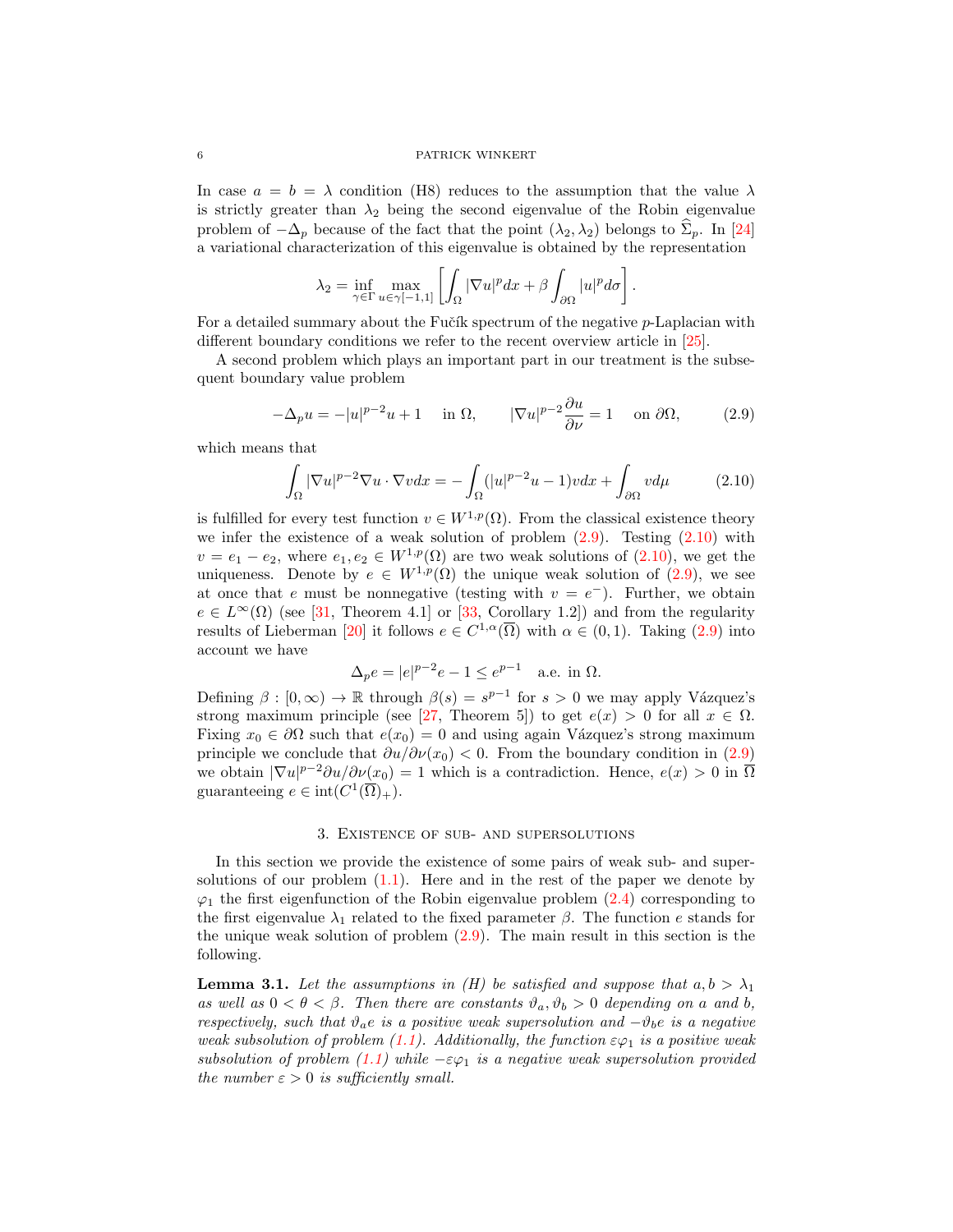*Proof.* We start to show that  $\vartheta_a e$  is a positive weak supersolution of [\(1.1\)](#page-0-0) with a positive constant  $\vartheta_a$  to be specified. From [\(2.10\)](#page-5-1) we obtain

$$
\int_{\Omega} |\nabla(\vartheta_a e)|^{p-2} \nabla(\vartheta_a e) \cdot \nabla v dx
$$
\n
$$
= -\int_{\Omega} (\vartheta_a e)^{p-1} v dx + \int_{\Omega} \vartheta_a^{p-1} v dx + \int_{\partial \Omega} \vartheta_a^{p-1} v d\mu, \quad \forall v \in W^{1,p}(\Omega).
$$
\n(3.1)

Combining the definition of a weak supersolution and equation [\(3.1\)](#page-6-0), we have to show that the inequality

<span id="page-6-3"></span><span id="page-6-1"></span><span id="page-6-0"></span>
$$
\int_{\Omega} (\vartheta_a^{p-1} - (1+a)(\vartheta_a e)^{p-1} - f(x, \vartheta_a e))v dx + \int_{\partial\Omega} (\vartheta_a^{p-1} + \theta(\vartheta_a e)^{p-1} - h(x, \vartheta_a e))v d\mu \ge 0
$$
\n(3.2)

is satisfied for all nonnegative test functions  $v \in W^{1,p}(\Omega)$ . Thanks to condition (H2) there exists a number  $s_a > 0$  such that

$$
\frac{f(x,s)}{s^{p-1}} < -(1+a), \quad \text{ for a.a. } x \in \Omega \text{ and all } s > s_a.
$$
 (3.3)

With the aid of (H1), one gets

$$
f(x, s) + (1 + a)s^{p-1} \le c_a
$$
, for a.a.  $x \in \Omega$  and all  $s \in [0, s_a]$  (3.4)

with a constant  $c_a$  depending on a. Finally, from  $(3.3)$  and  $(3.4)$  it follows

$$
f(x, s) \le -(1 + a)s^{p-1} + c_a
$$
, for a.a.  $x \in \Omega$  and all  $s \ge 0$ . (3.5)

From (H5) we obtain the existence of  $s_{\theta} > 0$  such that

<span id="page-6-4"></span><span id="page-6-2"></span>
$$
\frac{h(x,s)}{s^{p-1}} < \theta, \quad \text{ for a.a. } x \in \partial\Omega \text{ and all } s > s_{\theta},
$$

and condition (H4) yields a constant  $c_{\theta} > 0$  such that

<span id="page-6-5"></span>
$$
h(x, s) \leq c_{\theta}
$$
, for a.a.  $x \in \partial\Omega$  and all  $s \in [0, s_{\theta}].$ 

Consequently this leads to

$$
h(x,s) \le \theta s^{p-1} + c_{\theta}, \quad \text{for a.a. } x \in \partial \Omega \text{ and all } s \ge 0.
$$
 (3.6)

Now we can estimate the integrals in  $(3.2)$  using the inequalities in  $(3.5)$  and  $(3.6)$ . It results in

$$
\int_{\Omega} (\vartheta_a^{p-1} - (1+a)(\vartheta_a e)^{p-1} - f(x, \vartheta_a e))v dx
$$
  
+ 
$$
\int_{\partial\Omega} (\vartheta_a^{p-1} + \theta(\vartheta_a e)^{p-1} - h(x, \vartheta_a e))v d\mu
$$
  

$$
\geq \int_{\Omega} (\vartheta_a^{p-1} - (1+a)(\vartheta_a e)^{p-1} + (1+a)(\vartheta_a e)^{p-1} - c_a)v dx
$$
  
+ 
$$
\int_{\partial\Omega} (\vartheta_a^{p-1} + \theta(\vartheta_a e)^{p-1} - \theta(\vartheta_a e)^{p-1} - c_{\theta})v d\mu
$$
  
= 
$$
\int_{\Omega} (\vartheta_a^{p-1} - c_a)v dx + \int_{\partial\Omega} (\vartheta_a^{p-1} - c_{\theta})v d\mu,
$$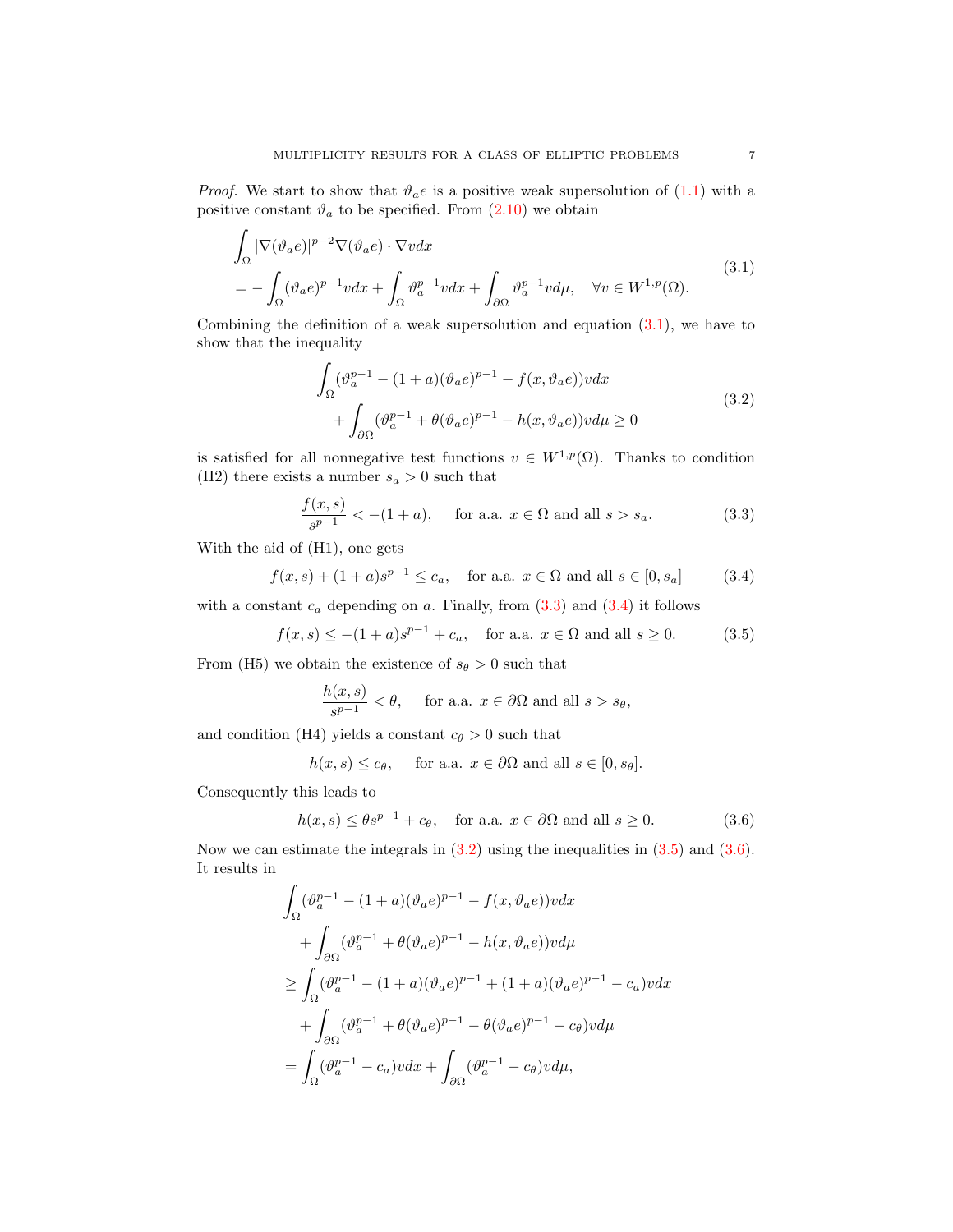for all  $v \in W^{1,p}(\Omega)_+$ . From the choice  $\vartheta_a := \max \left\{ c_a^{\frac{1}{p-1}}, c_\theta^{\frac{1}{p-1}} \right\}$  we conclude that the function  $\bar{u} = \vartheta_a e$  is a positive weak supersolution of our problem [\(1.1\)](#page-0-0). Following the same pattern one can prove that  $\underline{u} = -\vartheta_b e$  is a negative weak subsolution of [\(1.1\)](#page-0-0).

Let us prove the second part of the lemma. To this end, we consider the weak formulation of the Robin eigenvalue problem of the p-Laplacian multiplied with the parameter  $\varepsilon^{p-1} > 0$ , namely

$$
\int_{\Omega} |\nabla(\varepsilon \varphi_1)|^{p-2} \nabla(\varepsilon \varphi_1) \cdot \nabla v dx
$$
  
= 
$$
\int_{\Omega} \lambda_1(\varepsilon \varphi_1)^{p-1} v dx - \int_{\partial \Omega} \beta(\varepsilon \varphi_1)^{p-1} v d\mu, \quad \forall v \in W^{1,p}(\Omega).
$$

Taking the definition of a weak subsolution into account we have to prove that

<span id="page-7-1"></span>
$$
\int_{\Omega} ((\lambda_1 - a)(\varepsilon \varphi_1)^{p-1} - f(x, \varepsilon \varphi_1))v dx \n+ \int_{\partial \Omega} ((\theta - \beta)(\varepsilon \varphi_1)^{p-1} - h(x, \varepsilon \varphi_1))v d\mu \le 0
$$
\n(3.7)

is fulfilled for all  $v \in W^{1,p}(\Omega)_+$ . Applying the assumptions (H3) and (H6) provides the existence of two numbers  $\delta_a > 0$  and  $\delta_\theta > 0$  such that

$$
\frac{|f(x,s)|}{|s|^{p-1}} < a - \lambda_1, \quad \text{for a.a. } x \in \Omega \text{ and all } 0 < |s| \le \delta_a,
$$
  

$$
\frac{|h(x,s)|}{|s|^{p-1}} < \beta - \theta, \quad \text{for a.a. } x \in \partial\Omega \text{ and all } 0 < |s| \le \delta_\theta,
$$
  
(3.8)

due to the fact that  $a > \lambda_1$  and  $\beta > \theta$ . Choosing

<span id="page-7-0"></span>
$$
0 < \varepsilon \le \min\left\{\frac{\delta_a}{\|\varphi_1\|_{\infty}}, \frac{\delta_\theta}{\|\varphi_1\|_{\infty}}\right\},\
$$

where  $\|\varphi_1\|_{\infty}$  stands for the supremum-norm of  $\varphi_1$ , along with [\(3.8\)](#page-7-0), we obtain from [\(3.7\)](#page-7-1)

$$
\int_{\Omega} ((\lambda_1 - a)(\varepsilon \varphi_1)^{p-1} - f(x, \varepsilon \varphi_1))v dx
$$
  
+ 
$$
\int_{\partial \Omega} ((\theta - \beta)(\varepsilon \varphi_1)^{p-1} - h(x, \varepsilon \varphi_1))v d\mu
$$
  

$$
\leq \int_{\Omega} ((\lambda_1 - a)(\varepsilon \varphi_1)^{p-1} + (a - \lambda_1)(\varepsilon \varphi_1)^{p-1})v dx
$$
  
+ 
$$
\int_{\partial \Omega} ((\theta - \beta)(\varepsilon \varphi_1)^{p-1} + (\beta - \theta)(\varepsilon \varphi_1)^{p-1})v d\mu
$$
  
= 0,

which proves the assertion. The existence of a negative weak supersolution  $-\varepsilon\varphi_1$ can be shown in a similar way.  $\square$ 

<span id="page-7-2"></span>**Remark 3.2.** Note that every nontrivial weak solution  $u \in [0, \vartheta_a e]$  of [\(1.1\)](#page-0-0) belongs to  $\text{int}(C^1(\overline{\Omega})_+)$ . This follows from the  $C^{1,\alpha}$ -regularity of Lieberman [\[20\]](#page-17-0) combined with Vázquez's strong maximum principle  $[27]$  and the growth properties of f and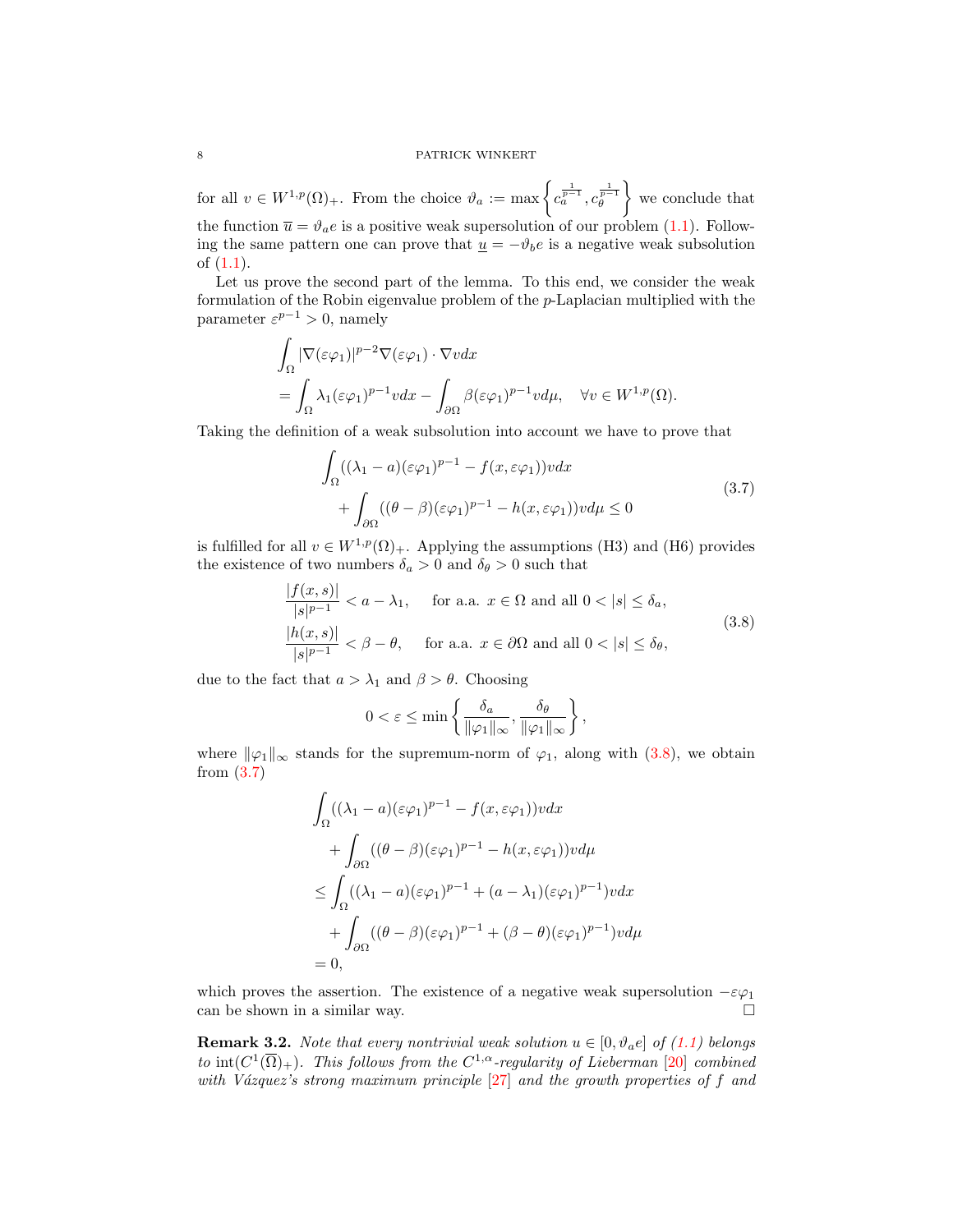h given in Corollary [2.1.](#page-3-0) The same holds true for every nontrivial weak solution  $u \in [-\vartheta_b e, 0]$  meaning that u lies in  $-\operatorname{int}(C^1(\overline{\Omega})_+).$ 

# 4. Extremal constant-sign solutions

<span id="page-8-0"></span>The main result in this section is the following theorem about the existence of extremal constant-sign solutions of problem [\(1.1\)](#page-0-0).

<span id="page-8-1"></span>**Theorem 4.1.** Let the conditions in (H) be satisfied and let  $0 < \theta < \beta$ . Then, for every  $a > \lambda_1$  and  $b \in \mathbb{R}$ , there exists a smallest positive weak solution  $u_+ = u_+(a) \in$  $\text{int}(C^1(\overline{\Omega})_+)$  of  $(1.1)$  in the order interval  $[0, \vartheta_a e]$  while for every  $b > \lambda_1$  and  $a \in \mathbb{R}$ , there exists a greatest negative weak solution  $u = u_-(b) \in -\text{int}(C^1(\overline{\Omega})_+)$  within  $[-\vartheta_b e, 0].$ 

Proof. We only prove the assertion for the smallest positive weak solution, the other case acts in the same way. From Lemma [3.1](#page-5-2) we know the existence of a positive weak subsolution  $\varepsilon\varphi_1 \in \text{int}(C^1(\overline{\Omega})_+)$  and a positive weak supersolution  $\vartheta_a e \in \text{int}(C^1(\overline{\Omega})_+)$ . Taking  $\varepsilon > 0$  small enough such that  $\varepsilon \varphi_1 \leq \vartheta_a e$  provides an ordered pair of weak sub- and supersolutions of problem  $(1.1)$ , namely  $[\varepsilon\varphi_1, \vartheta_a e]$ . The method of weak sub- and supersolution concerning problems of type [\(1.1\)](#page-0-0) (see [\[7\]](#page-17-17)) ensures the existence of a smallest positive weak solution  $u_{\varepsilon} = u_{\varepsilon}(a)$ of [\(1.1\)](#page-0-0) lying between  $\varepsilon\varphi_1$  and  $\vartheta_a e$ . Taking into account Remark [3.2](#page-7-2) we obtain that  $u_{\varepsilon} \in \text{int}(C^1(\overline{\Omega})_+)$ . Therefore, for every positive integer *n* sufficiently large, there exists a smallest positive weak solution  $u_n \in \text{int}(C^1(\overline{\Omega})_+)$  of problem  $(1.1)$ satisfying  $\frac{1}{n}\varphi_1 \leq u_n \leq \vartheta_a e$ . From this we get a sequence  $(u_n)$  of smallest positive weak solutions being monotone decreasing. It follows

<span id="page-8-4"></span><span id="page-8-3"></span><span id="page-8-2"></span>
$$
u_n \downarrow u_+ \quad \text{pointwise} \tag{4.1}
$$

with a function  $u_+ : \Omega \to \mathbb{R}$  belonging to  $[0, \vartheta_a e]$ .

Let us show that  $u_+$  solves problem [\(1.1\)](#page-0-0). As  $u_n \in [\frac{1}{n}\varphi_1, \vartheta_a e]$ , one can easily prove the boundedness of  $(u_n)$  in  $W^{1,p}(\Omega)$ . Thus, there is a weakly convergent subsequence of  $(u_n)$  and due to the monotonicity of  $(u_n)$  along with the compact embeddings  $W^{1,p}(\Omega) \hookrightarrow L^p(\Omega)$  as well as  $W^{1,p}(\Omega) \hookrightarrow L^p(\partial \Omega)$ , the entire sequence  $(u_n)$  has the following convergence properties:

$$
u_n \rightharpoonup u_+ \quad \text{in } W^{1,p}(\Omega),
$$
  
\n
$$
u_n \to u_+ \quad \text{in } L^p(\Omega), \text{ in } L^p(\partial\Omega), \text{ for a.a. } x \in \Omega, \text{ and for a.a. } x \in \partial\Omega.
$$
 (4.2)

As  $u_n$  solves problem  $(1.1)$ , we have

$$
\int_{\Omega} |\nabla u_n|^{p-2} \nabla u_n \cdot \nabla v dx
$$
\n
$$
= \int_{\Omega} (au_n^{p-1} + f(x, u_n)) v dx + \int_{\partial \Omega} (h(x, u_n) - \theta u_n^{p-1}) v d\mu,
$$
\n(4.3)

for all  $v \in W^{1,p}(\Omega)$ . Taking the test function  $v = u_n - u_+ \in W^{1,p}(\Omega)$  leads to

$$
\int_{\Omega} |\nabla u_n|^{p-2} \nabla u_n \cdot \nabla (u_n - u_+) dx
$$
  
= 
$$
\int_{\Omega} (au_n^{p-1} + f(x, u_n))(u_n - u_+) dx + \int_{\partial \Omega} (h(x, u_n) - \theta u_n^{p-1})(u_n - u_+) d\mu.
$$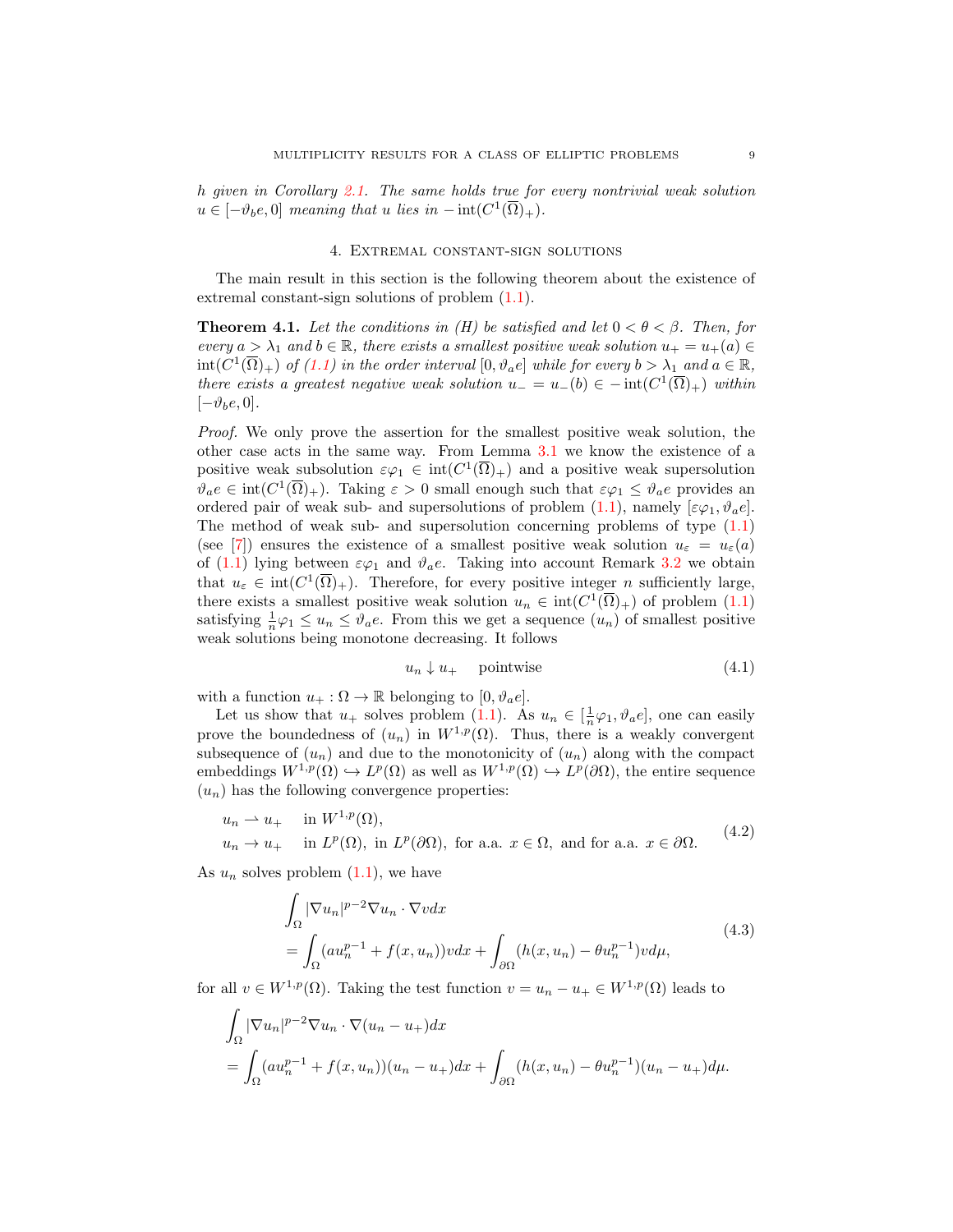Thanks to the boundedness of  $f$  and  $h$  in combination with the convergence properties in  $(4.2)$  and the uniform boundedness of the sequence  $(u_n)$ , we get by applying Lebesgue's dominated convergence that

$$
\limsup_{n \to \infty} \int_{\Omega} |\nabla u_n|^{p-2} \nabla u_n \cdot \nabla (u_n - u_+) dx = 0,
$$

which by the  $(S_+)$ -property of  $-\Delta_p$  on  $W^{1,p}(\Omega)$  implies

<span id="page-9-0"></span>
$$
u_n \to u_+ \quad \text{in } W^{1,p}(\Omega). \tag{4.4}
$$

The strong convergence in [\(4.4\)](#page-9-0) along with (H1), (H4) and the uniform boundedness of  $(u_n)$  allows us to pass to the limit in  $(4.3)$  which ensures that  $u_+$  is in fact a weak solution of  $(1.1)$ .

Taking into account Remark [3.2](#page-7-2) we know that  $u_+ \in \text{int}(C^1(\overline{\Omega})_+)$  provided  $u \neq 0$ . Arguing by contradiction, we suppose that  $u_+ \equiv 0$  implying that (see [\(4.1\)](#page-8-4))

<span id="page-9-4"></span>
$$
u_n(x) \downarrow 0 \quad \text{ for all } x \in \Omega. \tag{4.5}
$$

Setting

<span id="page-9-2"></span>
$$
w_n := \frac{u_n}{\|u_n\|_{W^{1,p}(\Omega)}} \quad \text{ for all } n,
$$

we may suppose that, along a subsequence denoted again by  $w_n$ ,

$$
w_n \rightharpoonup w \quad \text{in } W^{1,p}(\Omega),
$$
  
\n
$$
w_n \rightharpoonup w \quad \text{in } L^p(\Omega), \text{ in } L^p(\partial \Omega), \text{ for a.a. } x \in \Omega, \text{ for a.a. } x \in \partial \Omega,
$$
\n
$$
(4.6)
$$

with some function  $w \in W^{1,p}(\Omega)$ . Additionally, there exist functions  $k_1 \in L^p(\Omega)_+$ ,  $k_2 \in L^p(\partial\Omega)_+$  such that

<span id="page-9-5"></span><span id="page-9-1"></span>
$$
|w_n(x)| \le k_1(x) \quad \text{for a.a. all } x \in \Omega,
$$
  

$$
|w_n(x)| \le k_2(x) \quad \text{for a.a. all } x \in \partial\Omega.
$$
 (4.7)

Using the representation  $u_n = ||u_n||_{W^{1,p}(\Omega)} w_n$  we have from [\(4.3\)](#page-8-3) the variational equation

$$
\int_{\Omega} |\nabla w_n|^{p-2} \nabla w_n \cdot \nabla v dx
$$
\n
$$
= \int_{\Omega} \left( aw_n^{p-1} + \frac{f(x, u_n)}{u_n^{p-1}} w_n^{p-1} \right) v dx + \int_{\partial \Omega} \left( \frac{h(x, u_n)}{u_n^{p-1}} w_n^{p-1} - \theta w_n^{p-1} \right) v d\mu,
$$
\n
$$
(4.8)
$$

for all  $v \in W^{1,p}(\Omega)$ . Particularly, for the choice  $v = w_n - w \in W^{1,p}(\Omega)$ , one gets

<span id="page-9-3"></span>
$$
\int_{\Omega} |\nabla w_n|^{p-2} \nabla w_n \cdot \nabla (w_n - w) dx
$$
\n
$$
= \int_{\Omega} \left( aw_n^{p-1} + \frac{f(x, u_n)}{u_n^{p-1}} w_n^{p-1} \right) (w_n - w) dx
$$
\n
$$
+ \int_{\partial \Omega} \left( \frac{h(x, u_n)}{u_n^{p-1}} w_n^{p-1} - \theta w_n^{p-1} \right) (w_n - w) d\mu.
$$
\n(4.9)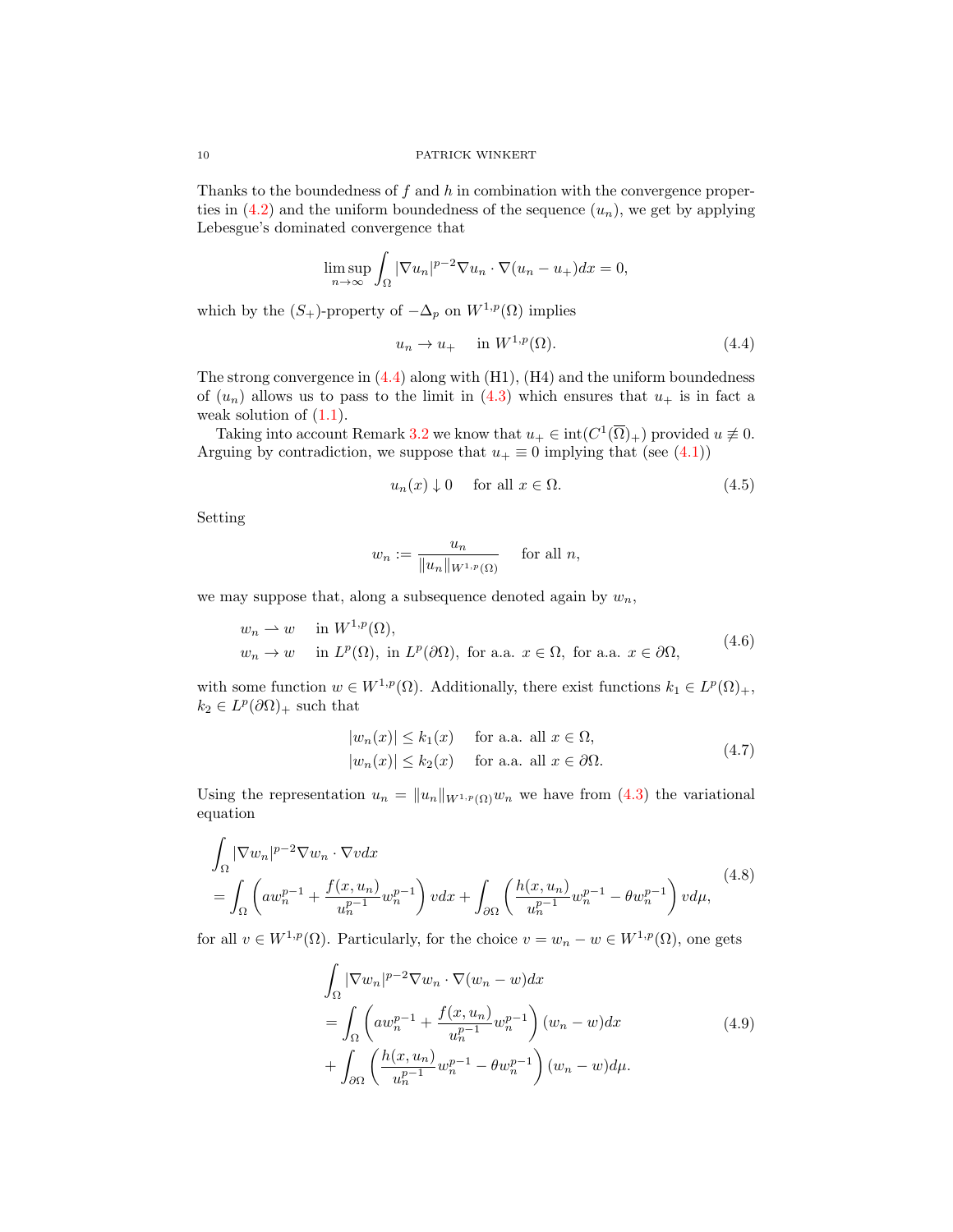Applying Corollary [2.1](#page-3-0) with  $\xi = \vartheta_a ||e||_{\infty}$  there exist constants  $c_f, c_h > 0$  such that

$$
\frac{|f(x, u_n(x))|}{u_n^{p-1}(x)} w_n^{p-1}(x) |w_n(x) - w(x)| \le c_f k_1(x)^{p-1} (k_1(x) + |w(x)|),
$$
  
\n
$$
\frac{|h(x, u_n(x))|}{u_n^{p-1}(x)} w_n^{p-1}(x) |w_n(x) - w(x)| \le c_h k_2(x)^{p-1} (k_2(x) + |w(x)|),
$$
\n(4.10)

where  $(4.7)$  is also taken into account. As the right-hand sides of  $(4.10)$  are in  $L^1(\Omega)$  and  $L^1(\partial\Omega)$ , respectively, we may apply Lebesgue's dominated convergence theorem, which associated with  $(4.6)$  provides

<span id="page-10-0"></span>
$$
\lim_{n \to \infty} \int_{\Omega} \frac{f(x, u_n)}{u_n^{p-1}} w_n^{p-1} (w_n - w) dx = 0,
$$
\n
$$
\lim_{n \to \infty} \int_{\partial \Omega} \frac{h(x, u_n)}{u_n^{p-1}} w_n^{p-1} (w_n - w) d\mu = 0.
$$
\n(4.11)

From  $(4.9)$  in conjunction with  $(4.11)$  we derive

$$
\limsup_{n \to \infty} \int_{\Omega} |\nabla w_n|^{p-2} \nabla w_n \cdot \nabla (w_n - w) dx = 0.
$$

Applying again the  $(S_+)$ -property of  $-\Delta_p$  corresponding to  $W^{1,p}(\Omega)$  yields

<span id="page-10-3"></span><span id="page-10-2"></span><span id="page-10-1"></span>
$$
w_n \to w \quad \text{in } W^{1,p}(\Omega), \tag{4.12}
$$

while  $||w||_{W^{1,p}(\Omega)} = 1$  meaning  $w \not\equiv 0$ . Taking into account [\(4.5\)](#page-9-4), [\(4.12\)](#page-10-2), and the assumptions  $(H3)$  and  $(H6)$ , we may pass to the limit in  $(4.8)$  which results in

$$
\int_{\Omega} |\nabla w|^{p-2} \nabla w \cdot \nabla v dx = a \int_{\Omega} w^{p-1} v dx - \theta \int_{\partial \Omega} w^{p-1} v d\mu, \quad \forall v \in W^{1,p}(\Omega). \tag{4.13}
$$

Since  $w \not\equiv 0$ , equation [\(4.13\)](#page-10-3) represents the Robin eigenvalue problem of the negative p-Laplacian  $-\Delta_p$  with the eigenfunction  $w \geq 0$  corresponding to the eigenvalue a and related to the parameter  $\theta$ . By means of Remark [2.2](#page-4-1) and due to the assumptions  $a > \lambda_1$  and  $0 < \theta < \beta$ , we see that a is also greater than the first eigenvalue of the Robin eigenvalue problem corresponding to the positive number  $\theta$ . However, this contradicts the results of Lê [\[18\]](#page-17-19) because w must change sign in  $\Omega$ . Hence,  $u_+ \not\equiv 0$  concluding  $u_+ \in \text{int}(C^1(\overline{\Omega})_+).$ 

Finally, we have to check that  $u_+$  is indeed the smallest positive weak solution in  $[0, \vartheta_a e]$ . To this end, let  $u \in W^{1,p}(\Omega)$ ,  $0 \le u \le \vartheta_a e, u \neq 0$  be a weak solution of [\(1.1\)](#page-0-0). Remark [3.2](#page-7-2) ensures that  $u \in \text{int}(C^1(\overline{\Omega})_+)$ . This implies the existence of an integer *n* sufficiently large such that  $u \in [\frac{1}{n}\varphi_1, \vartheta_a e]$ . As we already know,  $u_n$  is the smallest weak solution in the ordered interval  $[\frac{1}{n}\varphi_1, \vartheta_a e]$  meaning that  $u_n \leq u$ . Making use of [\(4.1\)](#page-8-4), we get  $u_+ \leq u$  which proves that  $u_+ \in \text{int}(C^1(\overline{\Omega})_+)$  is the smallest weak solution of problem  $(1.1)$  within  $[0, \vartheta_a e]$ .

**Remark 4.2.** Regarding Theorem [4.1](#page-8-1) the next proceeding is to find a third nontrivial weak solution  $u_0$  which lies between  $u_-$  and  $u_+$ . If  $u_0 \neq u_-$  and  $u_0 \neq u_+$ , then it must be a sign-changing weak solution of  $(1.1)$  due to the extremality of  $u_+$ and  $u_-\$ .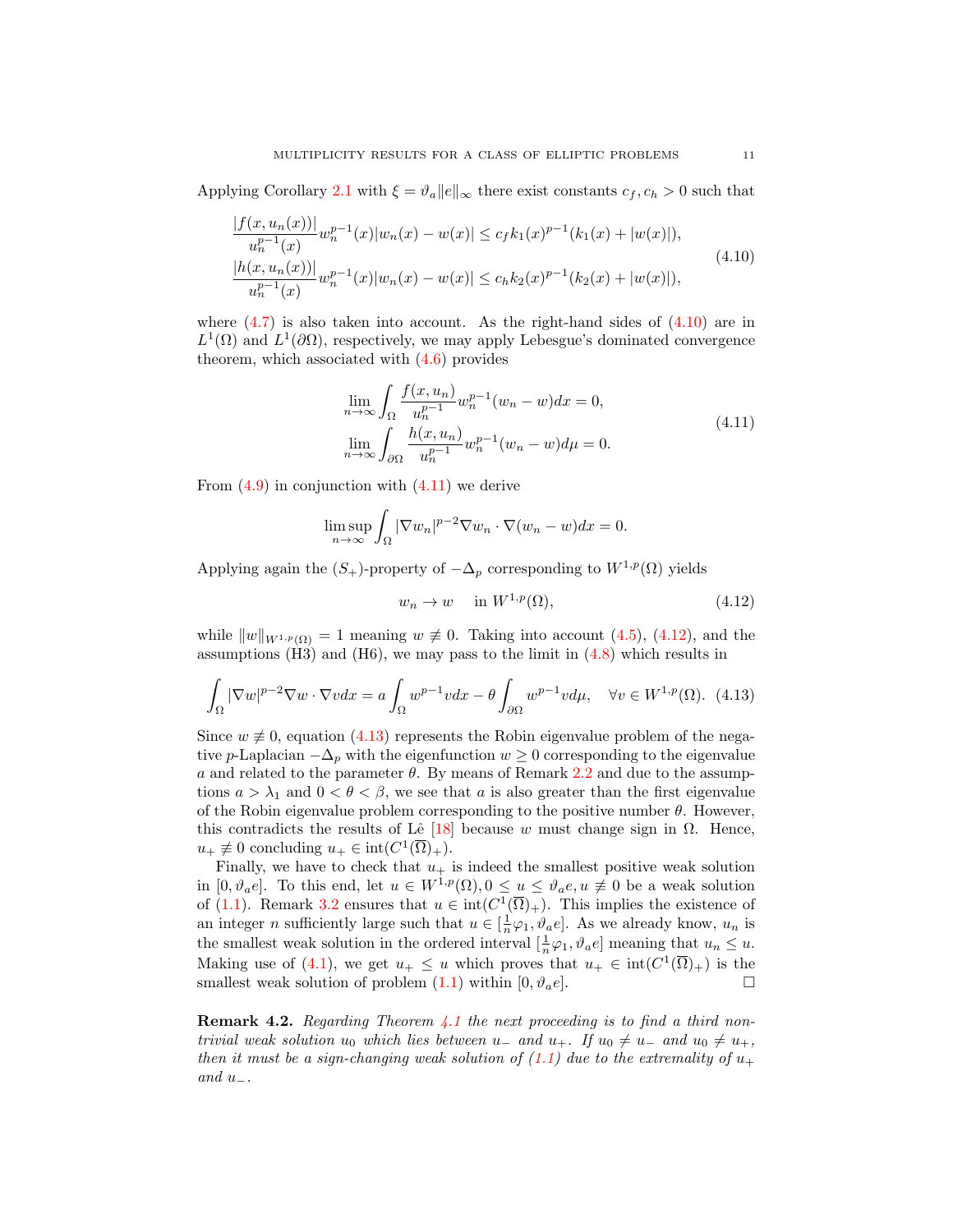# 5. Sign-changing solution

In this section we prove the existence of a nontrivial sign-changing weak solution  $u_0 \in C^1(\overline{\Omega})$  of  $(1.1)$  which belongs to the ordered interval  $[u_-, u_+].$ 

To this end, let  $\tau_+$ ,  $\tau_-$ ,  $\tau_0$  :  $\Omega \times \mathbb{R} \to \mathbb{R}$  be truncation operators defined as:

$$
\tau_{+}(x,s) = \begin{cases}\n0 & \text{if } s < 0 \\
s & \text{if } 0 \le s \le u_{+}(x) , \quad \tau_{-}(x,s) = \begin{cases}\nu_{-}(x) & \text{if } s < u_{-}(x) \\
s & \text{if } u_{-}(x) \le s \le 0 \n\end{cases}, \\
u_{+}(x) & \text{if } s > u_{+}(x) \\
\tau_{0}(x,s) = \begin{cases}\nu_{-}(x) & \text{if } s < u_{-}(x) \\
s & \text{if } u_{-}(x) \le s \le u_{+}(x) \\
u_{+}(x) & \text{if } s > u_{+}(x)\n\end{cases}.\n\end{cases}
$$

Further, we denote by  $\tau_+^{\partial\Omega}, \tau_-^{\partial\Omega}, \tau_0^{\partial\Omega} : \partial\Omega \times \mathbb{R} \to \mathbb{R}$  the corresponding truncation operators defined on  $\partial\Omega$ . We see at once that these truncation functions are continuous, uniformly bounded, and even Lipschitz continuous with respect to the second argument. Taking into account these truncations we introduce the subsequent associated functionals through

$$
J_{+}(u) = \frac{1}{p} \left( \|\nabla u\|_{L^{p}(\Omega)}^{p} + \theta \|u\|_{L^{p}(\partial\Omega)}^{p} \right)
$$
  

$$
- \int_{\Omega} \int_{0}^{u(x)} \left( a\tau_{+}(x,s)^{p-1} + f(x,\tau_{+}(x,s)) \right) ds dx
$$
  

$$
- \int_{\partial\Omega} \int_{0}^{u(x)} h(x,\tau_{+}^{\partial\Omega}(x,s)) ds d\mu,
$$

$$
J_{-}(u) = \frac{1}{p} \left( \|\nabla u\|_{L^{p}(\Omega)}^{p} + \theta \|u\|_{L^{p}(\partial\Omega)}^{p} \right)
$$
  

$$
- \int_{\Omega} \int_{0}^{u(x)} \left( -b|\tau_{-}(x,s)|^{p-1} + f(x,\tau_{-}(x,s)) \right) ds dx
$$
  

$$
- \int_{\partial\Omega} \int_{0}^{u(x)} h(x,\tau_{-}^{\partial\Omega}(x,s)) ds d\mu,
$$

$$
J_0(u) = \frac{1}{p} \left( \|\nabla u\|_{L^p(\Omega)}^p + \theta \|u\|_{L^p(\partial \Omega)}^p \right)
$$
  

$$
- \int_{\Omega} \int_0^{u(x)} \left( a\tau_+(x,s)^{p-1} - b|\tau_-(x,s)|^{p-1} + f(x,\tau_0(x,s)) \right) ds dx
$$
  

$$
- \int_{\partial \Omega} \int_0^{u(x)} h(x,\tau_0^{\partial \Omega}(x,s)) ds d\mu.
$$

These functionals are well-defined and differentiable. Thanks to the truncation operators combined with the equivalent norm stated in  $(2.1)$  (replacing  $\zeta$  by  $\theta$ ) it can be shown that  $J_-, J_+, J_0 : W^{1,p}(\Omega) \to \mathbb{R}$  are coercive and weakly sequentially lower semicontinuous implying the existence of their global minimizers (cf. e.g. [\[34,](#page-18-4) Proposition 38.15] ). Further, the functionals fulfill the classical Palais-Smale condition. A characterization of their critical points is stated in the next lemma.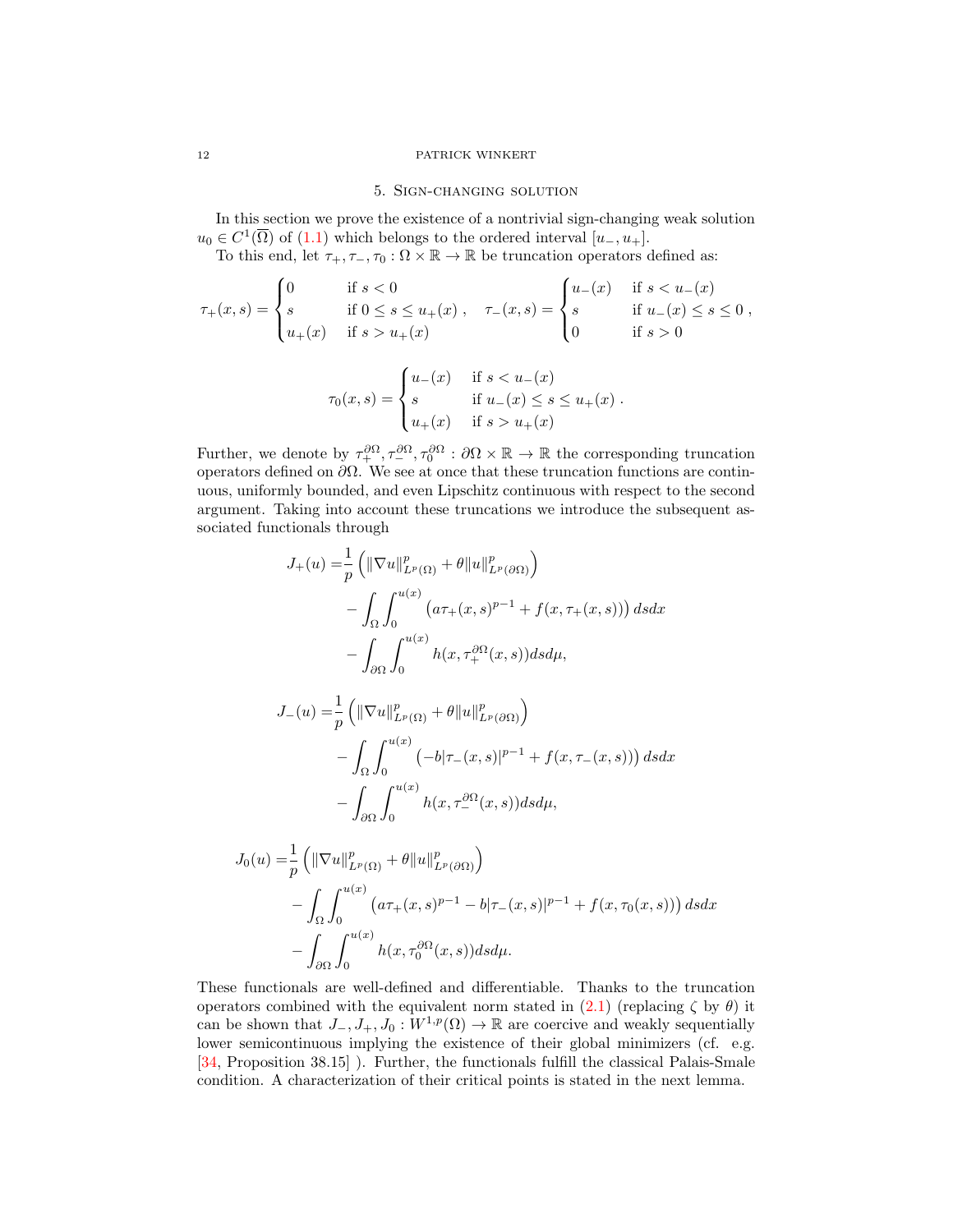<span id="page-12-1"></span>**Lemma 5.1.** Every critical point  $\omega \in W^{1,p}(\Omega)$  of  $J_+(J_-)$  is a nonnegative (non-positive) weak solution of [\(1.1\)](#page-0-0) such that  $0 \leq \omega \leq u_{+}$  ( $u_{-} \leq \omega \leq 0$ ), where  $u_{+}$  and u<sub>−</sub> denote the extremal constant-sign solutions of  $(1.1)$  obtained in Theorem [4.1.](#page-8-1) If  $\omega \in W^{1,p}(\Omega)$  is a critical point of  $J_0$ , then  $\omega$  is a weak solution of  $(1.1)$  satisfying  $u_-\leq \omega\leq u_+$ .

Proof. Let us show the last assertion, the other ones can be done similarly. Suppose  $\omega \in W^{1,p}(\Omega)$  is a critical point of  $J_0$ , then it holds  $J'_0(\omega) = 0$  meaning that

$$
\int_{\Omega} |\nabla \omega|^{p-2} \nabla \omega \cdot \nabla v dx + \theta \int_{\partial \Omega} |\omega|^{p-2} \omega v d\mu
$$
  
= 
$$
\int_{\Omega} (a\tau_{+}(x,\omega)^{p-1} - b|\tau_{-}(x,\omega)|^{p-1} + f(x,\tau_{0}(x,\omega))) v dx
$$
  
+ 
$$
\int_{\partial \Omega} h(x,\tau_{0}^{\partial \Omega}(x,\omega)) v d\mu, \quad \forall v \in W^{1,p}(\Omega).
$$

Since  $u_+$  is a positive weak solution of  $(1.1)$ , we obtain

$$
\int_{\Omega} |\nabla u_+|^{p-2} \nabla u_+ \cdot \nabla v dx
$$
\n
$$
= \int_{\Omega} \left( a u_+^{p-1} + f(x, u_+) \right) v dx + \int_{\partial \Omega} \left( h(x, u_+) - \theta u_+^{p-1} \right) v d\mu,
$$

for all  $v \in W^{1,p}(\Omega)$ . Now, putting  $v = (\omega - u_+)^+$  and combining both equations above, one has

<span id="page-12-0"></span>
$$
\int_{\Omega} \left( |\nabla \omega|^{p-2} \nabla \omega - |\nabla u_+|^{p-2} \nabla u_+ \right) \cdot \nabla (\omega - u_+)^+ dx
$$
\n
$$
+ \theta \int_{\partial \Omega} \left( |\omega|^{p-2} \omega - u_+^{p-1} \right) (\omega - u_+)^+ d\mu
$$
\n
$$
= \int_{\Omega} \left( a\tau_+(x,\omega)^{p-1} - b|\tau_-(x,\omega)|^{p-1} - au_+^{p-1} \right) (\omega - u_+)^+ dx
$$
\n
$$
+ \int_{\Omega} \left( f(x,\tau_0(x,\omega)) - f(x,u_+) \right) (\omega - u_+)^+ dx
$$
\n
$$
+ \int_{\partial \Omega} \left( h(x,\tau_0^{\partial \Omega}(x,s)) - h(x,u_+) \right) (\omega - u_+)^+ d\mu.
$$
\n(5.1)

With a view to the definition of the truncation operators it is easy to see that the right-hand side of [\(5.1\)](#page-12-0) vanishes. However, if  $\omega > u_+$ , the left-hand side is strictly positive (cf. e.g. [\[8,](#page-17-23) p. 37]). Hence, it must hold  $\omega \leq u_+$ . In order to prove  $u_- \leq \omega$ we can proceed in the same line which yields  $u_-\leq \omega \leq u_+$ . Taking again the definition of the truncations into account we have  $\tau_+(x,\omega) = \omega^+, |\tau_-(x,\omega)| = \omega^-,$  $\tau_0(x,\omega) = \omega$  and  $\tau_0^{\partial\Omega}(x,\omega) = \omega$  meaning that  $\omega$  is a weak solution of [\(1.1\)](#page-0-0) satisfying  $u_-\leq \omega \leq u_+$ .

<span id="page-12-2"></span>**Lemma 5.2.** Suppose (H) and let  $a, b > \lambda_1$  and  $\beta > \theta > 0$ . Then the extremal positive (negative) weak solution  $u_{+}$  (u\_) of [\(1.1\)](#page-0-0) is the unique global minimizer of the functional  $J_{+}$  ( $J_{-}$ ) while both of them are local minimizers of the functional  $J_0$  as well. Further,  $J_0$  possesses a global minimizer  $\omega_0$  being a nontrivial weak solution of [\(1.1\)](#page-0-0) satisfying  $u_-\leq \omega_0 \leq u_+$ .

*Proof.* Let  $\omega_+ \in W^{1,p}(\Omega)$  the global minimizer of  $J_+$  which exists due to the property of  $J_{+}$  to be coercive and weakly sequentially lower semicontinuous. Concerning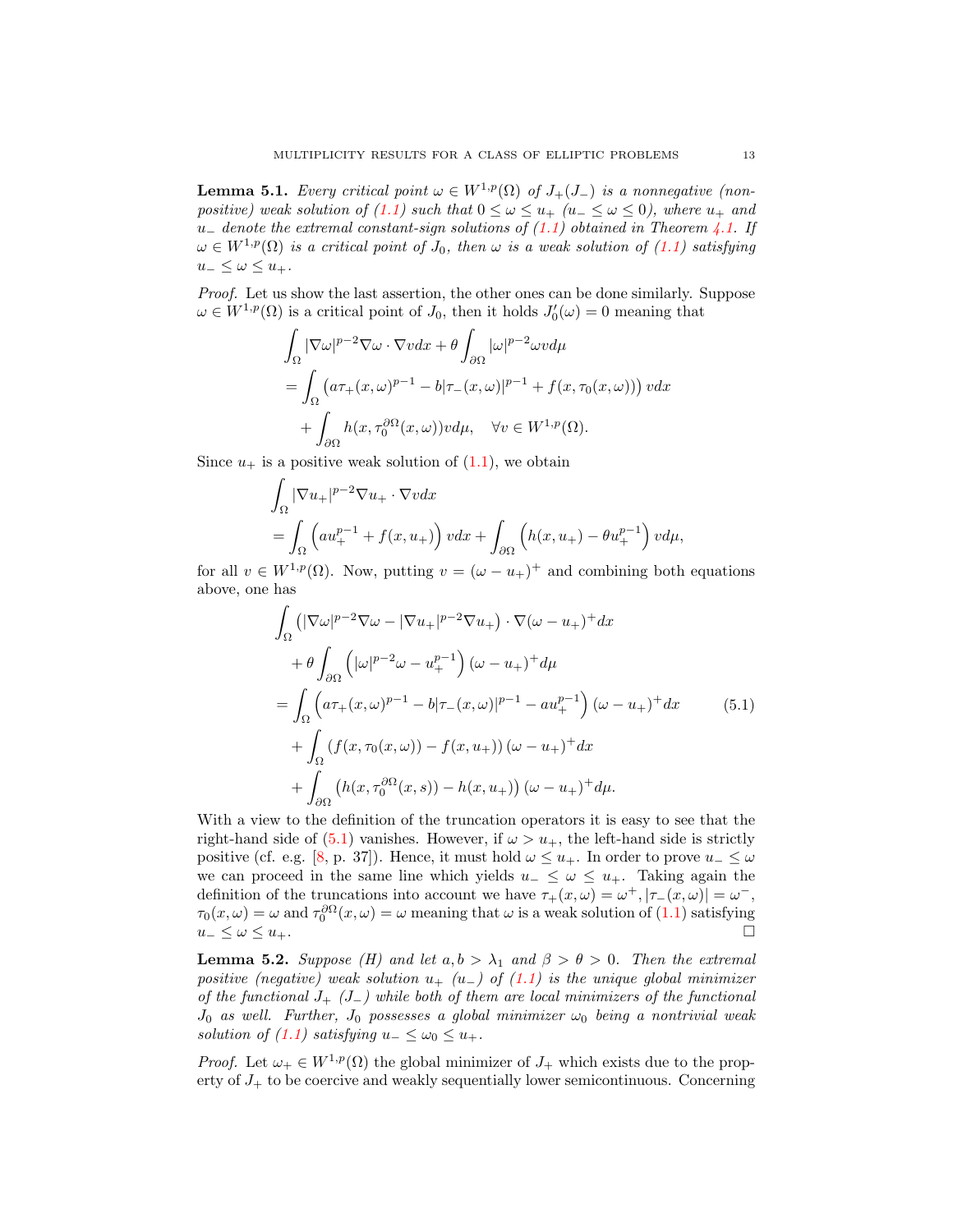Lemma [5.1](#page-12-1) the critical point  $\omega_+$  is a nonnegative weak solution to equation [\(1.1\)](#page-0-0) belonging to  $[0, u_+]$ . In order to verify that  $\omega_+$  is unequal zero, we have to show that  $J_+(\omega_+) \neq 0$ . According to hypothesis (H3) and (H6) we find numbers  $\delta_a > 0$ and  $\delta_{\theta} > 0$  such that

<span id="page-13-0"></span>
$$
|f(x,s)| \le (a - \lambda_1)s^{p-1}, \quad \forall s : 0 < s \le \delta_a,
$$
  

$$
|h(x,s)| \le (\beta - \theta)s^{p-1}, \quad \forall s : 0 < s \le \delta_\theta,
$$
 (5.2)

since  $a > \lambda_1$  and  $\beta > \theta$ . We put  $\varepsilon > 0$  sufficiently small such that

$$
\varepsilon \varphi_1 < u_+, \quad \varepsilon \|\varphi_1\|_{\infty} < \delta_a, \quad \varepsilon \|\varphi_1\|_{\infty} < \delta_\theta.
$$

From [\(5.2\)](#page-13-0) combined with the Robin eigenvalue problem we infer

$$
J_{+}(\varepsilon\varphi_{1}) = \frac{\lambda_{1} - a}{p} \varepsilon^{p} ||\varphi_{1}||_{L^{p}(\Omega)}^{p}
$$
  
\n
$$
- \int_{\Omega} \int_{0}^{\varepsilon\varphi_{1}(x)} f(x, s) ds dx + \frac{\theta - \beta}{p} \varepsilon^{p} ||\varphi_{1}||_{L^{p}(\partial\Omega)}^{p}
$$
  
\n
$$
- \int_{\partial\Omega} \int_{0}^{\varepsilon\varphi_{1}(x)} h(x, s) ds d\mu
$$
  
\n
$$
< \frac{\lambda_{1} - a}{p} \varepsilon^{p} ||\varphi_{1}||_{L^{p}(\Omega)}^{p}
$$
  
\n
$$
+ \int_{\Omega} \int_{0}^{\varepsilon\varphi_{1}(x)} (a - \lambda_{1}) s^{p-1} ds dx + \frac{\theta - \beta}{p} \varepsilon^{p} ||\varphi_{1}||_{L^{p}(\partial\Omega)}^{p}
$$
  
\n
$$
+ \int_{\partial\Omega} \int_{0}^{\varepsilon\varphi_{1}(x)} (\beta - \theta) s^{p-1} ds d\mu
$$
  
\n= 0.

Hence,  $J_{+}(\omega_{+})$  < 0 meaning that  $\omega_{+} \neq 0$ . This yields that  $\omega_{+} \in \text{int}(C^{1}(\overline{\Omega})_{+})$  (cf. Remark [3.2\)](#page-7-2). Due to the fact that  $u_+$  is the smallest positive weak solution of  $(1.1)$ in  $[0, \vartheta_a e]$  satisfying  $0 \leq \omega_+ \leq u_+$  we obtain  $\omega_+ = u_+$  proving that  $u_+$  must be the unique global minimizer of  $J_+$ . In a similar way, we get that  $u_-\$  is the unique global minimizer of  $J_-\$ . As  $u_+ \in \text{int}(C^1(\overline{\Omega})_+)$ , there exists a neighborhood  $V_{u_+}$  of  $u_+$  in the space  $C^1(\overline{\Omega})$  satisfying  $V_{u_+}\subset C^1(\overline{\Omega})_+$ . Hence, it holds  $J_+=J_0$  on  $V_{u_+}$ meaning that  $u_+$  is a local minimizer of  $J_0$  on  $C^1(\overline{\Omega})$ . From [\[30\]](#page-18-5) we know that  $u_+$ is a local minimizer on  $W^{1,p}(\Omega)$  as well. Similarly, we obtain that  $u_-\,$  is a local minimizer of  $J_0$  with respect to  $W^{1,p}(\Omega)$ .

As mentioned at the beginning of this section the functional  $J_0 : W^{1,p}(\Omega) \to \mathbb{R}$  is coercive and weakly sequentially lower semicontinuous. That means that its global minimizer, namely  $\omega_0$ , exists. Taking into account Lemma [5.1](#page-12-1) we get that the critical point  $\omega_0$  is a solution of [\(1.1\)](#page-0-0) satisfying  $u_-\leq \omega_0 \leq u_+$ . Since  $J_0(u_+)$  $J_+(u_+) < 0$  it follows that  $\omega_0$  must be nontrivial meaning  $\omega_0 \neq 0$ .

Now, we are in the position to prove the main result in this section.

**Theorem 5.3.** Under the hypotheses  $(H)$  and  $(H8)$  problem  $(1.1)$  possesses a nontrivial sign-changing weak solution  $u_0 \in C^1(\overline{\Omega})$ .

*Proof.* In Lemma [5.2](#page-12-2) it has been shown that the functional  $J_0: W^{1,p}(\Omega) \to \mathbb{R}$ possesses a global minimizer  $\omega_0 \in W^{1,p}(\Omega)$  which is a nontrivial weak solution of our original problem [\(1.1\)](#page-0-0) lying between  $u_-\,$  and  $u_+$ . If  $\omega_0 \neq u_-\,$  and  $\omega_0 \neq u_+$ ,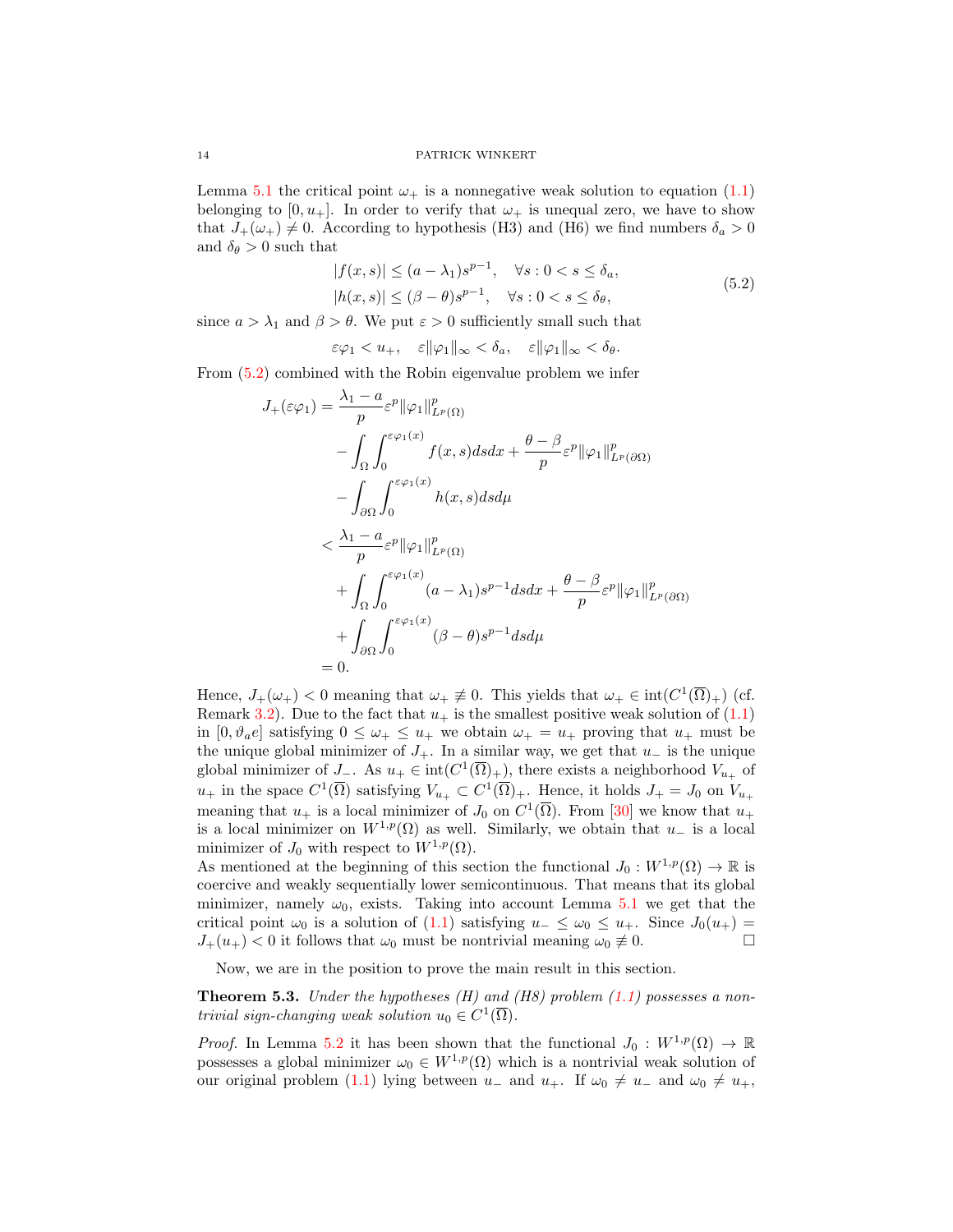then  $u_0 = \omega_0$  must be a sign-changing weak solution of [\(1.1\)](#page-0-0) due to the extremality properties of the constant-sign solutions  $u_-\,$  and  $u_+$  (cf. Theorem [4.1\)](#page-8-1). In this case we are done.

Let us prove the assertion if either  $\omega_0 = u_-$  or  $\omega_0 = u_+$  is satisfied. We only show the case  $\omega_0 = u_+$ , the other one can be done likewise. From Lemma [5.2](#page-12-2) it is known that  $u_-\$  is a local minimizer of  $J_0$ . Without loss of generality we can assume that  $u_-\$  is a strict local minimizer of  $J_0$  elsewise there would exist infinitely many critical points  $\omega$  of  $J_0$  being sign-changing weak solutions of [\(1.1\)](#page-0-0) because of the relation  $u_-\leq \omega \leq u_+$  combined with the fact that  $u_-$  as well as  $u_+$  are extremal constant-sign solutions. With the aid of these assumptions we find a number  $\rho \in (0, \|u_+ - u_-\|_{W^{1,p}(\Omega)})$  such that

<span id="page-14-0"></span>
$$
J_0(u_+) \le J_0(u_-) < \inf\{J_0(u) : u \in \partial B_\rho(u_-)\}\tag{5.3}
$$

with  $\partial B_{\rho} = \{u \in W^{1,p}(\Omega) : ||u - u_-||_{W^{1,p}(\Omega)} = \rho\}$ . Now, we are able to apply the mountain-pass theorem used to the functional  $J_0$  (see [\[26\]](#page-17-24) or [\[28,](#page-17-25) Theorem 2.4.4]). Note that  $J_0$  fulfills the Palais-Smale condition which is required at this point. We obtain the existence of a critical point  $u_0 \in W^{1,p}(\Omega)$  of  $J_0$ , that is  $J'_0(u_0) = 0$ , satisfying

$$
\inf \{ J_0(u) : u \in \partial B_\rho(u_-) \} \le J_0(u_0) = \inf_{\gamma \in \Gamma_W} \max_{t \in [-1,1]} J_0(\gamma(t)), \tag{5.4}
$$

where

$$
\Gamma_W = \{ \gamma \in C([-1, 1], W^{1, p}(\Omega)) : \gamma(-1) = u_-, \gamma(1) = u_+ \}.
$$

We easily see from [\(5.3\)](#page-14-0) and [\(5.4\)](#page-14-1) that  $u_0$  can not be  $u_-\,$  as well as  $u_+\,$ . Therefore, the critical point  $u_0$  is a nontrivial sign-changing weak solution of  $(1.1)$  provided  $u_0 \neq 0$ . That means we have to prove that  $J_0(u_0) \neq 0$ , which is satisfied if there exists a path  $\widetilde{\gamma} \in \Gamma_W$  such that

<span id="page-14-2"></span><span id="page-14-1"></span>
$$
J_0(\widetilde{\gamma}(t)) \neq 0, \quad \text{ for all } t \in [-1, 1]. \tag{5.5}
$$

Let S (defined in [\(2.8\)](#page-4-2)) and  $S_C = S \cap C^1(\overline{\Omega})$  be equipped with the topologies induced by  $W^{1,p}(\Omega)$  and  $C^1(\overline{\Omega})$ , respectively. We set

$$
\Gamma_C = \{ \gamma \in C([-1, 1], S_C) : \gamma(-1) = -\varphi_1, \gamma(1) = \varphi_1 \}
$$

while  $\Gamma$  is stated in [\(2.7\)](#page-4-3). Taking the recent results in [\[24\]](#page-17-20) into account there exists a continuous path  $\gamma \in \Gamma$  satisfying  $t \mapsto \gamma(t) \in \{u \in W^{1,p}(\Omega) : J_{(a,b)}(u)$  $0, \|u\|_{L^p(\Omega)} = 1$  provided the pair  $(a, b)$  is above the curve C of hypothesis (H8). Here, the functional  $J_{(a,b)}: W^{1,p}(\Omega) \to \mathbb{R}$  is defined as the potential associated to the Robin Fučík spectrum given by

$$
J_{(a,b)}(u) = \int_{\Omega} |\nabla u|^p dx + \beta \int_{\partial \Omega} |u|^p d\mu - \int_{\Omega} (a(u^+)^p + b(u^-)^p) dx.
$$

Thanks to this first nontrivial curve C, we find a number  $\kappa > 0$  such that

 $J_{(a,b)}(\gamma(t)) \leq -\kappa < 0$ , for all  $t \in [-1,1]$ .

Since  $S_C$  is dense in S we deduce the density of  $\Gamma_C$  in  $\Gamma$  (for the proof we refer to [\[28\]](#page-17-25)) which implies the existence of a continuous path  $\gamma_C \in \Gamma_C$  such that

$$
|J_{(a,b)}(\gamma(t)) - J_{(a,b)}(\gamma_C(t))| < \frac{\kappa}{2}, \quad \text{ for all } t \in [-1,1].
$$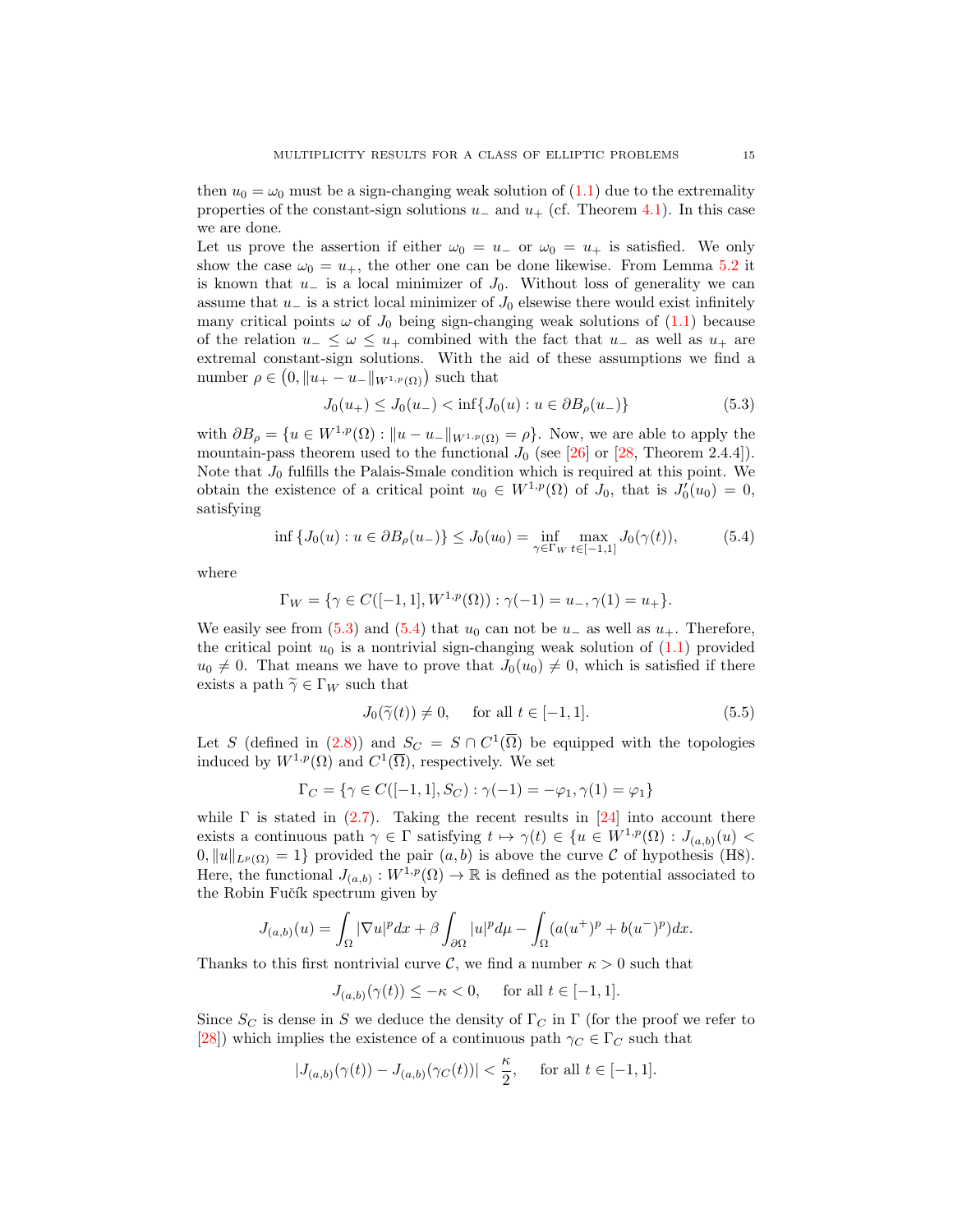Further, as the set  $\gamma_C([-1,1])(\overline{\Omega})$  is uniformly bounded in R there exists a constant  $M > 0$  such that

$$
|\gamma_C(t)(x)| \leq M
$$
 for all  $x \in \overline{\Omega}$  and for all  $t \in [-1, 1]$ .

Recall that  $u_+, -u_-\in \text{int}(C^1(\overline{\Omega})_+)$  (see Theorem [4.1\)](#page-8-1). Then, for every  $u \in$  $\gamma_C([-1,1])$  and any bounded neighborhood  $U_u$  of u in  $C^1(\overline{\Omega})$ , we find positive numbers  $\varsigma_u$  and  $\iota_u$  satisfying

$$
u_{+} - \varsigma w \in \operatorname{int}(C^{1}(\overline{\Omega})_{+}) \quad \text{and} \quad -u_{-} + \iota w \in \operatorname{int}(C^{1}(\overline{\Omega})_{+}), \tag{5.6}
$$

for all  $\varsigma \in [0, \varsigma_u]$ , for all  $\iota \in [0, \iota_u]$ , and for all  $w \in U_u$ . With the aid of  $(5.6)$  together with a compactness argument we obtain the existence of a number  $\varepsilon_{C} > 0$  such that

<span id="page-15-2"></span><span id="page-15-1"></span><span id="page-15-0"></span>
$$
u_{-}(x) \leq \varepsilon \gamma_{C}(t)(x) \leq u_{+}(x),\tag{5.7}
$$

for all  $x \in \Omega$ , for all  $t \in [-1, 1]$ , and for all  $\varepsilon \in (0, \varepsilon_C]$ . By means of the representation of  $J_{(a,b)}$ , we may write the functional  $J_0$  in the subsequent form

$$
J_0(u) = \frac{1}{p} J_{(a,b)}(u) + \frac{\theta - \beta}{p} ||u||_{L^p(\partial \Omega)}^p + \frac{1}{p} \int_{\Omega} (a(u^+)^p + b(u^-)^p) dx
$$
  

$$
- \int_{\Omega} \int_0^{u(x)} (a\tau_+(x,s)^{p-1} - b|\tau_-(x,s)|^{p-1} + f(x,\tau_0(x,s))) ds dx \qquad (5.8)
$$
  

$$
- \int_{\partial \Omega} \int_0^{u(x)} h(x,\tau_0^{\partial \Omega}(x,s)) ds d\mu.
$$

Applying  $(5.7)$  to the new representation of  $J_0$  given in  $(5.8)$  it follows, for all  $\varepsilon \in (0, \varepsilon_C]$  and all  $t \in [-1, 1],$ 

<span id="page-15-3"></span>
$$
J_0(\varepsilon \gamma_C(t)) < \frac{1}{p} J_{(a,b)}(\varepsilon \gamma_C(t)) - \int_{\Omega} \int_0^{\varepsilon \gamma_C(t)(x)} f(x, s) ds dx
$$
  

$$
- \int_{\partial \Omega} \int_0^{\varepsilon \gamma_C(t)(x)} h(x, s) ds d\mu
$$
  

$$
= \varepsilon^p \left[ \frac{1}{p} J_{(a,b)}(\gamma_C(t)) - \frac{1}{\varepsilon^p} \int_{\Omega} \int_0^{\varepsilon \gamma_C(t)(x)} f(x, s) ds dx - \frac{1}{\varepsilon^p} \int_{\partial \Omega} \int_0^{\varepsilon \gamma_C(t)(x)} h(x, s) ds d\mu \right]
$$
  

$$
< \varepsilon^p \left[ -\frac{\kappa}{2p} + \frac{1}{\varepsilon^p} \int_{\Omega} \left| \int_0^{\varepsilon \gamma_C(t)(x)} f(x, s) ds \right| dx + \frac{1}{\varepsilon^p} \int_{\partial \Omega} \left| \int_0^{\varepsilon \gamma_C(t)(x)} h(x, s) ds \right| d\mu \right],
$$
 (5.9)

where we have used the fact that  $\theta < \beta$ . Due to the assumptions (H3) and (H6) there are constants  $\psi_1 > 0$  and  $\psi_2 > 0$  such that

$$
|f(x,s)| \le \frac{\kappa}{5M^p |\Omega|} |s|^{p-1}, \text{ for a.a. } x \in \Omega \text{ and all } s : |s| \le \psi_1,
$$
  

$$
|h(x,s)| \le \frac{\kappa}{5M^p |\partial\Omega|} |s|^{p-1}, \text{ for a.a. } x \in \partial\Omega \text{ and all } s : |s| \le \psi_2.
$$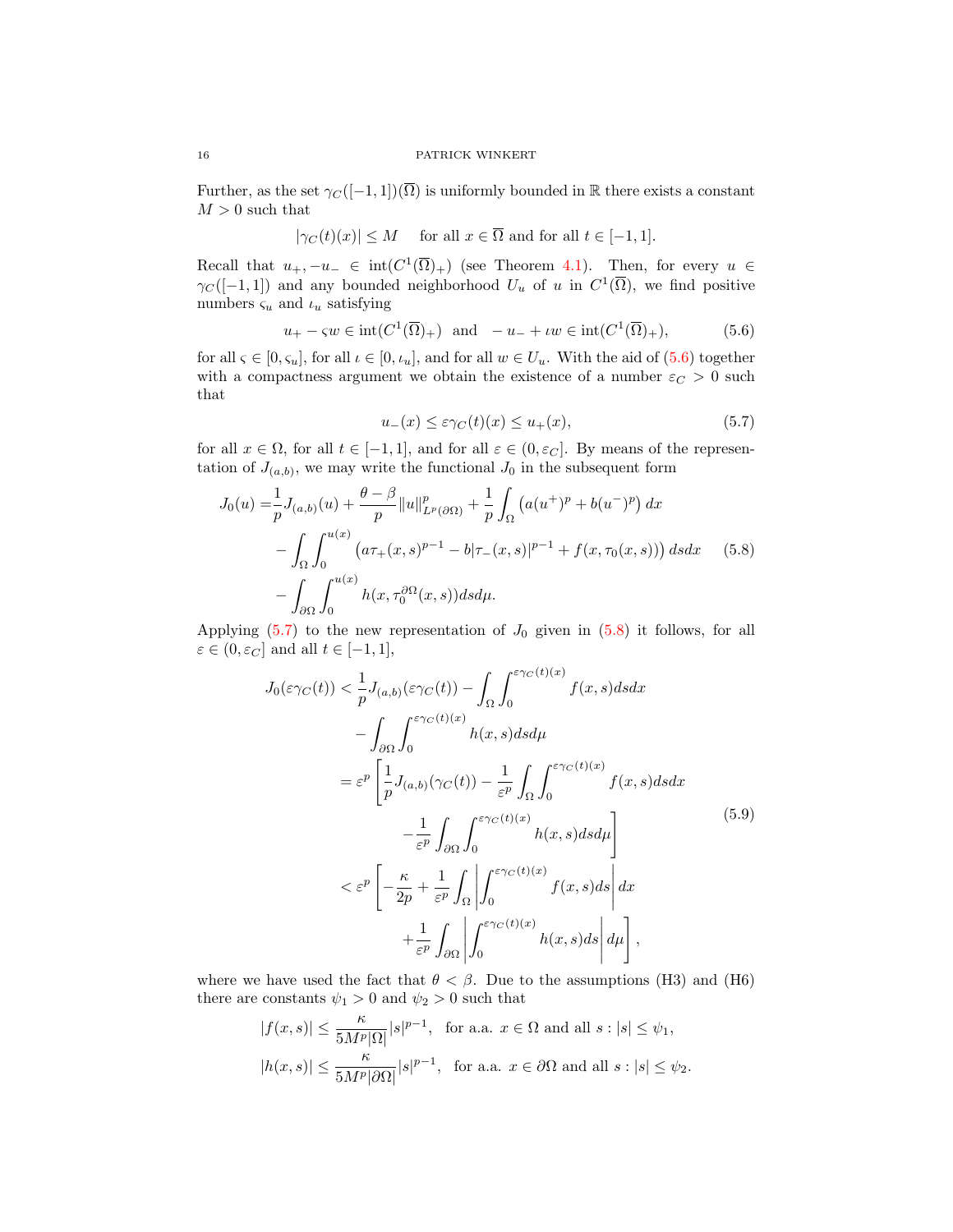Now, we choose  $\varepsilon > 0$  sufficiently small such that  $\varepsilon < \min \left\{ \varepsilon < \frac{\psi_1}{M}, \frac{\psi_2}{M} \right\}$  to obtain

<span id="page-16-3"></span><span id="page-16-2"></span>
$$
\frac{1}{\varepsilon^p} \int_{\Omega} \left| \int_0^{\varepsilon \gamma_C(t)(x)} f(x, s) ds \right| dx \le \frac{\kappa}{5p},
$$
\n
$$
\frac{1}{\varepsilon^p} \int_{\partial \Omega} \left| \int_0^{\varepsilon \gamma_C(t)(x)} h(x, s) ds \right| d\mu \le \frac{\kappa}{5p}.
$$
\n(5.10)

Then, we get from  $(5.9)$  combined with  $(5.10)$ 

$$
J_0(\varepsilon \gamma_C(t)) \le \varepsilon^p \left( -\frac{\kappa}{2p} + \frac{\kappa}{5p} + \frac{\kappa}{5p} \right) < 0, \quad \text{for all } t \in [-1, 1]. \tag{5.11}
$$

Relation [\(5.11\)](#page-16-3) demonstrates the existence of a continuous path  $\varepsilon \gamma_C$  connecting  $-\varepsilon\varphi_1$  and  $\varepsilon\varphi_1$ . In order to prove the latter in [\(5.5\)](#page-14-2) we have to construct two other paths which shall join  $\varepsilon\varphi_1$  and  $u_+$ , respectively,  $u_-$  and  $-\varepsilon\varphi_1$ .

As proved in Lemma [5.2](#page-12-2) the smallest positive weak solution  $u_+$  is the unique global minimizer of  $J_+$ , so we can suppose that  $J_+(u_+) < J_+(\varepsilon\varphi_1)$ . Further, from Lemma  $5.1$  it is known that the functional  $J_+$  has no critical values in the interval  $(J_+(u_+), J_+(\varepsilon\varphi_1))$ . Since the functional  $J_+$  satisfies the Palais-Smale condition due to its coercivity, the second deformation lemma (cf. [\[16\]](#page-17-26)) can be applied to  $J_+$ . Denote by

$$
J_+^{\varepsilon\varphi_1} := \{ u \in W^{1,p}(\Omega) : J_+(u) \le J_+(\varepsilon\varphi_1) \},
$$

we obtain the existence of a continuous mapping

$$
\eta:[0,1]\times J_+^{\varepsilon\varphi_1}\to J_+^{\varepsilon\varphi_1}
$$

characterized through

$$
(1) \quad \eta(0, u) = u, \qquad (2) \quad \eta(1, u) = u_+, \qquad (3) \quad J_+(\eta(t, u)) \le J_+(u),
$$

for all  $t \in [0,1]$  and for all  $u \in J_+^{\varepsilon\varphi_1}$ . Now we denote by  $\gamma_+$  a path from  $[0,1]$ to  $W^{1,p}(\Omega)$  defined by  $\gamma_+(t) = \eta(t, \varepsilon\varphi_1)^+ = \max{\{\eta(t, \varepsilon\varphi_1), 0\}}$  for all  $t \in [0,1]$ . Clearly,  $\gamma_+$  is continuous and joins  $\varepsilon\varphi_1$  and  $u_+$ . Moreover, it satisfies

$$
J_0(\gamma_+(t)) = J_+(\gamma_+(t)) \le J_+(\eta(t, \varepsilon \varphi_1)) \le J_+(\varepsilon \varphi_1) < 0,
$$

for all  $t \in [0, 1]$ . Finally, we may apply the second deformation lemma to the functional J<sup>−</sup> making use of the same arguments. We obtain a continuous path  $\gamma_-\colon [0,1]\to W^{1,p}(\Omega)$  connecting  $-\varepsilon\varphi_1$  and  $u_-\,$  and satisfying

$$
J_0(\gamma_-(t)) < 0, \quad \text{ for all } t \in [0,1].
$$

Now, the proof is almost finished. If we put the paths  $\gamma_-, \gamma_C$  and  $\gamma_+$  together, we get a continuous path  $\tilde{\gamma}$  which joins  $u_-\,$  and  $u_+\,$  and it fulfills [\(5.5\)](#page-14-2) meaning that  $u_0 \in W^{1,p}(\Omega)$  obtained from the mountain-pass theorem is nontrivial. That means that we have found a sign-changing weak solution  $u_0$  of our original problem  $(1.1)$ which lies between  $u_-\,$  and  $u_+\,$ . That finishes the proof of the theorem.

## **REFERENCES**

- <span id="page-16-0"></span>[1] E. A. M. Abreu, J. Marcos do  $\acute{O}$ , and E. S. Medeiros, *Multiplicity of positive solutions for a* class of quasilinear nonhomogeneous Neumann problems, Nonlinear Anal. 60 (2005), no. 8, 1443–1471.
- <span id="page-16-1"></span>[2] R. P. Agarwal, L. Wei, Existence of solutions to nonlinear Neumann boundary value problems with generalized p-Laplacian operator, Comput. Math. Appl. 56 (2008), no. 2, 530–541.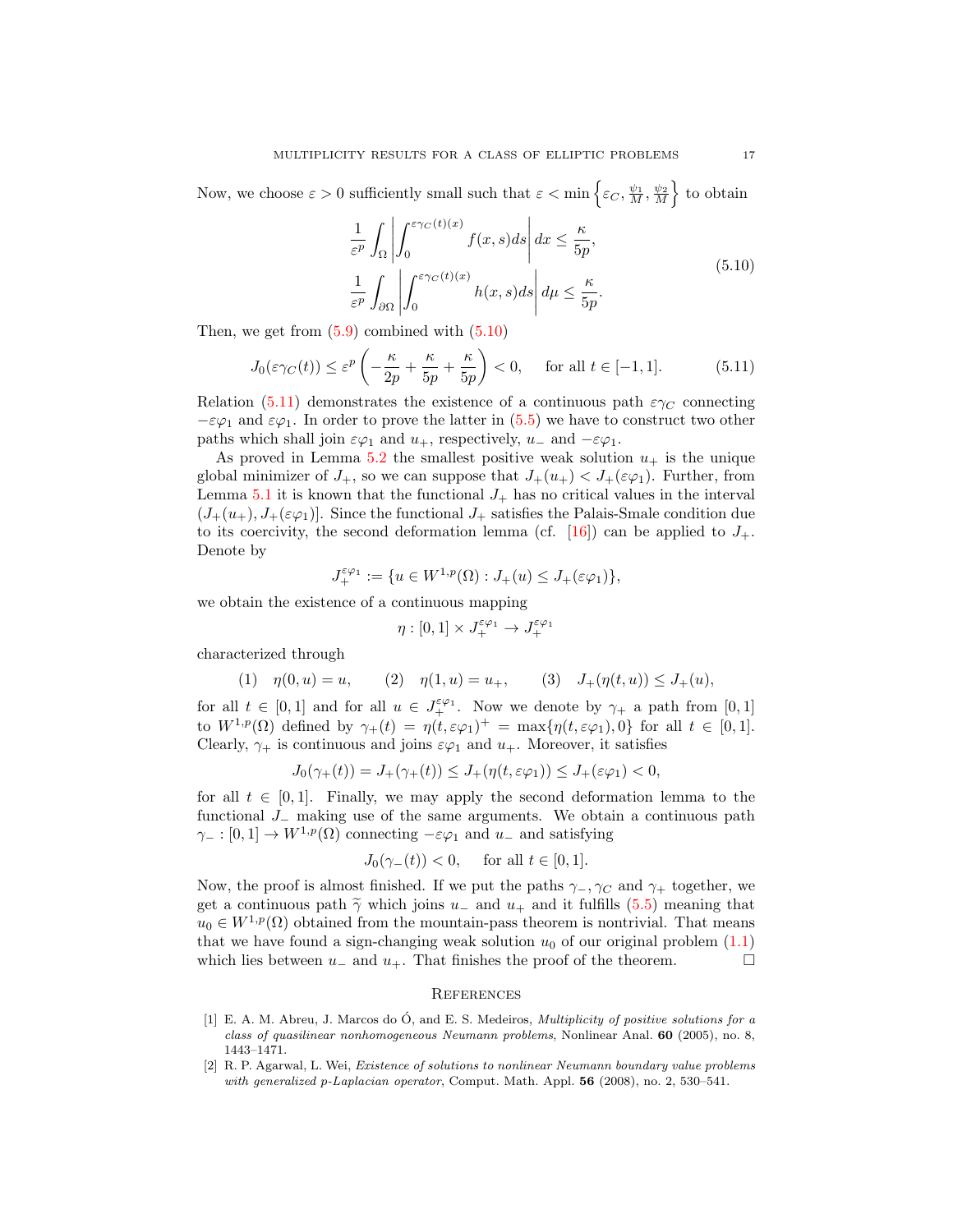- <span id="page-17-18"></span>[3] M. Arias, J. Campos, J.-P. Gossez, On the antimaximum principle and the Fučik spectrum for the Neumann p-Laplacian, Differential Integral Equations 13 (2000), no. 1-3, 217–226.
- <span id="page-17-10"></span>[4] D. Averna, G. Bonanno, Three solutions for a Neumann boundary value problem involving the p-Laplacian, Matematiche (Catania) 60 (2005), no. 1, 81–91.
- <span id="page-17-11"></span>[5] G. Bonanno, P. Candito, Three solutions to a Neumann problem for elliptic equations involving the p-Laplacian, Arch. Math. (Basel)  $80$  (2003), no. 4, 424-429.
- <span id="page-17-12"></span>[6] G. Bonanno, G. D'Aguì, On the Neumann problem for elliptic equations involving the p-Laplacian, J. Math. Anal. Appl. 358 (2009), no. 2, 223–228.
- <span id="page-17-17"></span>[7] S. Carl, Existence and comparison results for noncoercive and nonmonotone multivalued elliptic problems, Nonlinear Anal.  $65$  (2006), no. 8, 1532-1546.
- <span id="page-17-23"></span>[8] S. Carl, V. K. Le, and D. Motreanu, "Nonsmooth variational problems and their inequalities", Springer, New York, 2007.
- <span id="page-17-13"></span>[9] S. Carl, and D. Motreanu, Constant-sign and sign-changing solutions for nonlinear eigenvalue problems, Nonlinear Anal. 68 (2008), no. 9, 2668-2676.
- <span id="page-17-14"></span>[10] S. Carl, and D. Motreanu, Sign-changing and extremal constant-sign solutions of nonlinear elliptic problems with supercritical nonlinearities, Comm. Appl. Nonlinear Anal. 14 (2007), no. 4, 85–100.
- <span id="page-17-15"></span>[11] S. Carl, and K. Perera, Sign-changing and multiple solutions for the p-Laplacian, Abstr. Appl. Anal. 7 (2002), no. 12, 613–625.
- <span id="page-17-2"></span>[12] S.-G. Deng, Positive solutions for Robin problem involving the p(x)-Laplacian, J. Math. Anal. Appl. 360 (2009), no. 2, 548–560.
- <span id="page-17-3"></span>[13] J. Fernández Bonder, J. D. Rossi, Existence results for the p-Laplacian with nonlinear boundary conditions, J. Math. Anal. Appl. (2001), no. 1, 195–223.
- <span id="page-17-4"></span>[14] J. Fernández Bonder, Multiple positive solutions for quasilinear elliptic problems with signchanging nonlinearities, Abstr. Appl. Anal., vol. 2004, no. 12, 1047–1055, 2004.
- <span id="page-17-5"></span>[15] J. Fernández Bonder, Multiple solutions for the p-Laplace equation with nonlinear boundary conditions, Electron. J. Differential Equations, no. 37, 7 pages, 2006.
- <span id="page-17-26"></span>[16] L. Gasiński, N. S. Papageorgiou, "Nonsmooth critical point theory and nonlinear boundary value problems", Series in Mathematical Analysis and Applications, vol. 8, Chapman & Hall/CRC, Boca Raton, 2005.
- <span id="page-17-16"></span>[17] Z. Jin, Multiple solutions for a class of semilinear elliptic equations, Proc. Amer. Math. Soc. 125 (1997), no. 12, 3659–3667.
- <span id="page-17-19"></span>[18] A. Lê, *Eigenvalue problems for the p-Laplacian*, Nonlinear Anal. **64** (2006), no. 5, 1057–1099.
- <span id="page-17-6"></span>[19] C. Li, S. Li, Multiple solutions and sign-changing solutions of a class of nonlinear elliptic
- <span id="page-17-0"></span>equations with Neumann boundary condition, J. Math. Anal. Appl.  $298$  (2004), no. 1, 14–32. [20] G. M. Lieberman, Boundary regularity for solutions of degenerate elliptic equations, Nonlinear Anal. 12 (1988), no. 11, 1203–1219.
- <span id="page-17-7"></span>[21] C. Liu, Y. Zheng, Linking solutions for p-Laplace equations with nonlinear boundary conditions and indefinite weight, Calc. Var. Partial Differential Equations 41 (2011), no. 1-2, 261–284.
- <span id="page-17-1"></span>[22] S. R. Martínez, J. D. and Rossi, On the Fučik spectrum and a resonance problem for the p-Laplacian with a nonlinear boundary condition, Nonlinear Anal. 59 (2004), no. 6, 813–848.
- <span id="page-17-8"></span>[23] S. R. Martínez, J. D. Rossi, Weak solutions for the p-Laplacian with a nonlinear boundary condition at resonance, Electron. J. Differential Equations, no. 27, 14 pages, 2003.
- <span id="page-17-20"></span>[24] D. Motreanu, P. Winkert, On the Fučik Spectrum for the p-Laplacian with a Robin boundary condition, Nonlinear Anal. 74 (2011), no. 14, 4671–4681.
- <span id="page-17-21"></span>[25] D. Motreanu, P. Winkert, "The Fučík spectrum for the negative  $p$ -Laplacian with different boundary conditions", Springer Optimization and Its Applications, 1, vol. 68, Nonlinear Analysis, 471–485, 2012.
- <span id="page-17-24"></span>[26] P. H. Rabinowitz, "Minimax methods in critical point theory with applications to differential equations", CBMS Regional Conference Series in Mathematics, vol. 65, Published for the Conference Board of the Mathematical Sciences, Washington, DC, 1986.
- <span id="page-17-22"></span>[27] J. L. Vázquez, A strong maximum principle for some quasilinear elliptic equations, Appl. Math. Optim. 12 (1984), no. 3, 191–202.
- <span id="page-17-25"></span>[28] P. Winkert, "Comparison principles and multiple solutions for nonlinear elliptic equations", Ph.D. thesis, Institute of Mathematics, University of Halle, Halle, Germany, 2009.
- <span id="page-17-9"></span>[29] P. Winkert, Constant-sign and sign-changing solutions for nonlinear elliptic equations with Neumann boundary values, Adv. Differential Equations 15 (2010), no. 5-6, 561–599.